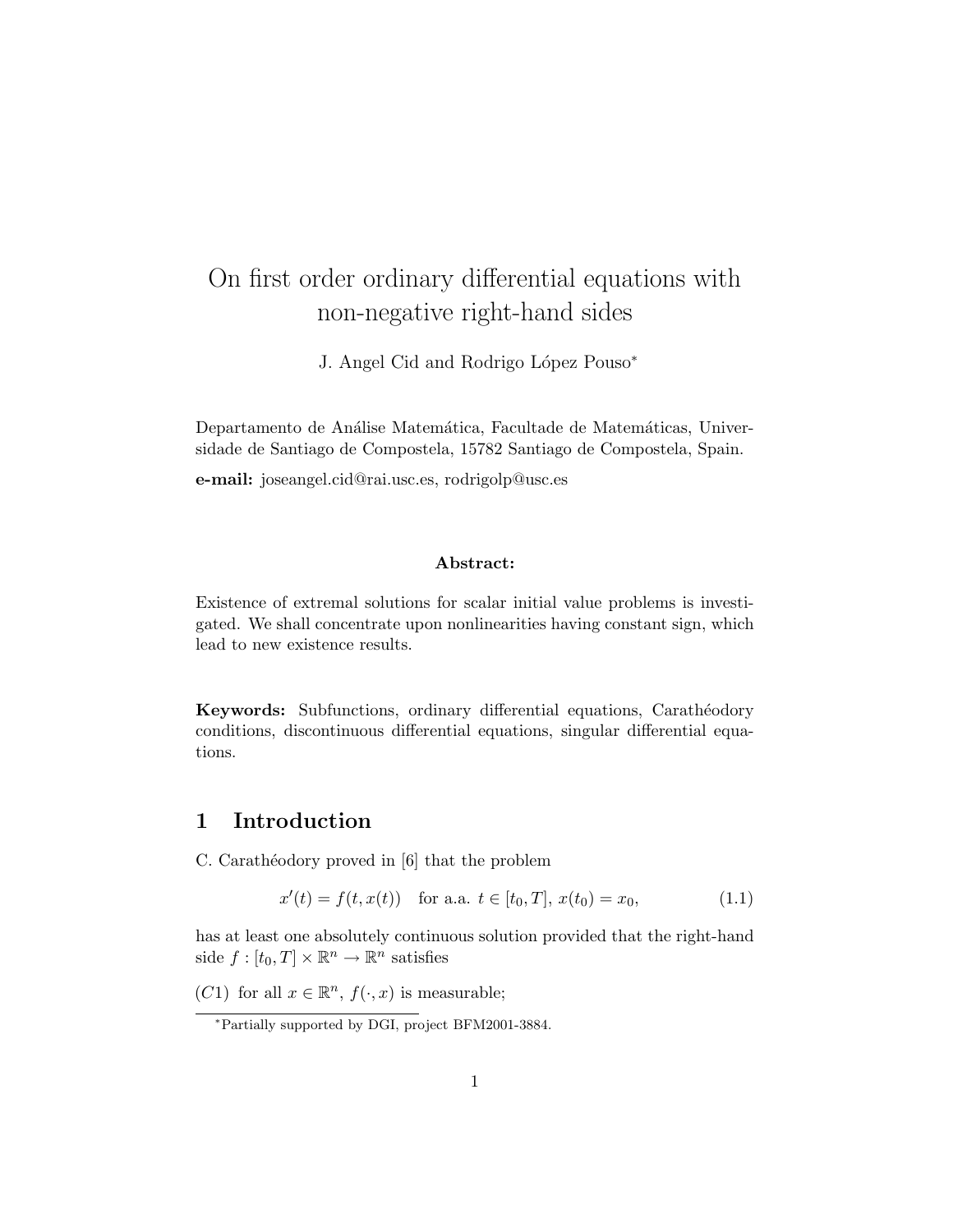(C2) for a.a.  $t \in [t_0, T]$ ,  $f(t, \cdot)$  is continuous; and

(C3) there exists  $M \in L^1(t_0, T)$  such that for a.a.  $t \in [t_0, T]$  and all  $x \in \mathbb{R}^n$ 

$$
|f(t,x)| \le M(t).
$$

It is worthwhile to note that if x is a solution of  $(1.1)$  in the Caratheodory sense and, moreover, the composition  $f(\cdot, x(\cdot))$  is continuous, then x is a classical  $\mathcal{C}^1$  solution.

Carathéodory's result has been generalized once and again, especially in the scalar case. We can quote here some outstanding works such as  $[1, 2, 3, 4, 7, 8, 9, 10]$  (see also references therein), where a variety of extra information on the solutions and finer existence conditions can be found. We can mention Goodman's paper, [8], where a greatest and a least solutions are proven to exist by adapting Peano's subfunction approach, [15], to the scalar  $(C1) - (C2) - (C3)$  case. One of the essential recent steps in this line of research is due to Biles, [1], who (still in the  $\mathbb{R}^n$  case) replaced  $(C1)$  and  $(C2)$  by

(B1) for all  $x \in \mathcal{C}([t_0, T], \mathbb{R}^n)$ , the composition  $f(\cdot, x(\cdot))$  is measurable;

(B2) for a.a.  $t \in [t_0, T]$ ,  $f(t, \cdot)$  is nondecreasing.

In the scalar case, Hassan and Rzymowski, [10], gave sufficient conditions for the existence of a greatest and a least solution that improve both  $(C1)$  –  $(C2) - (C3)$  and  $(B1) - (B2) - (C3)$ : they were able to replace  $(C2)$  by

(*HR*) for a.a.  $t \in [t_0, T]$  and all  $x \in \mathbb{R}$ , we have

$$
\limsup_{y \to x^-} f(t, y) \le f(t, x) \le \liminf_{y \to x^+} f(t, y),
$$

and, moreover, showed that the maximal (or greatest) solution is the biggest subfunction (see theorem 3.1 in [10]). Using a revision of Hassan and Rzymowski's arguments, López Pouso showed in [12] that  $(HR)$  may fail along a finite number of curves in the  $(t, x)$  plane, and therefore infinitely many discontinuity jumps in the wrong direction can be allowed.

In the monograph [7], Carl and Heikkilä replaced  $(C2)$  by

(CH) f is non-negative and for each  $(s, z) \in [t_0, T] \times \mathbb{R}$  there exist  $\delta > 0$ and  $\varepsilon > 0$  such that for a.a.  $t \in [s, s + \delta]$  and all  $x \in (z, z + \varepsilon]$  we have  $\limsup_{y\to x^-} f(t, y) \leq f(t, x)$  and for a.a.  $t \in [s, s + \delta]$  and all  $x \in [z, z + \varepsilon]$  we have  $f(t, x) \leq \liminf_{y \to x^+} f(t, y)$ .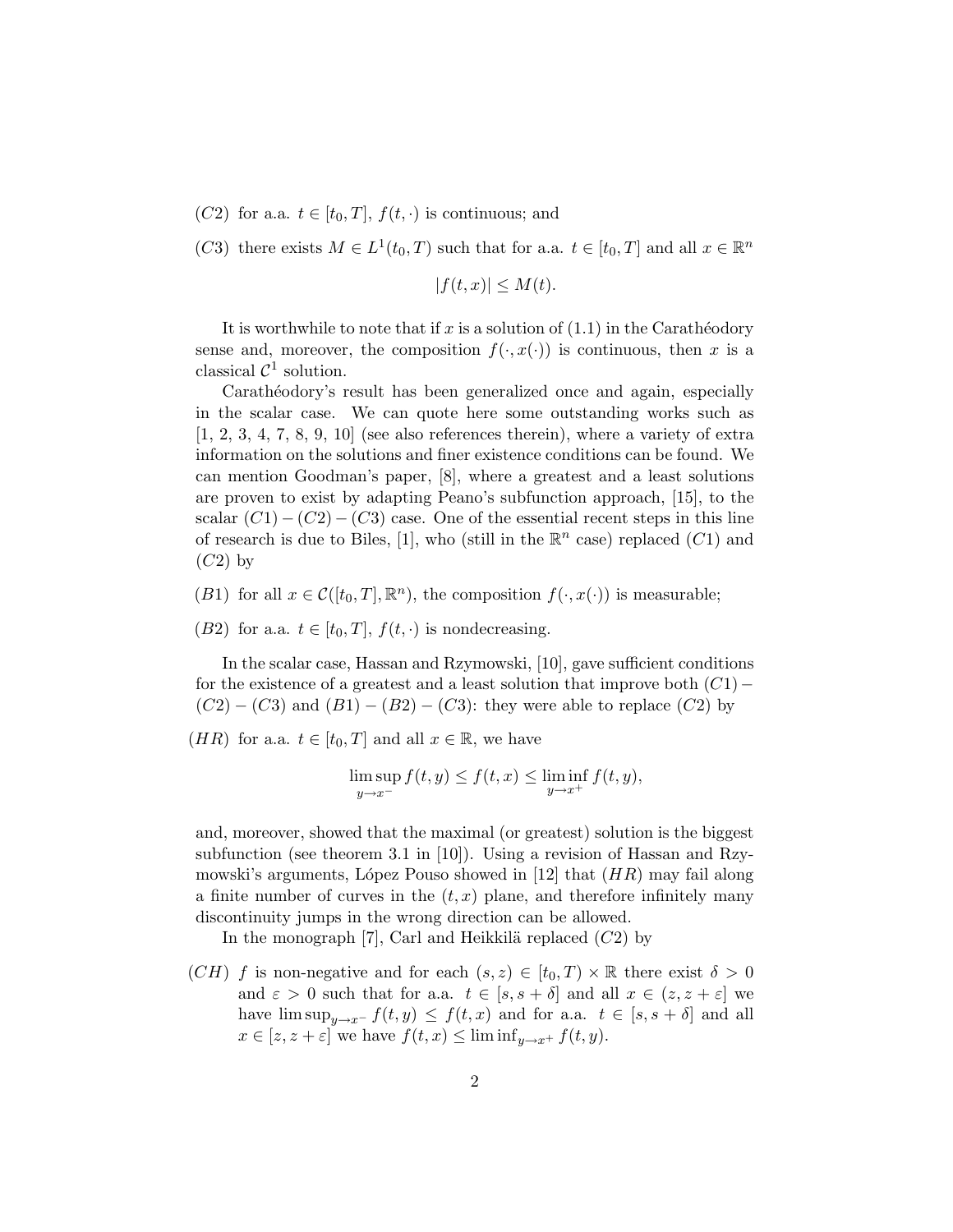Even though the previous sketch is brief and rather incomplete, the reader can have an idea of the intensive and fruitful proccess of relaxation of Carath´eodory conditions that is being developed by several people these years. Notwithstanding this enormous recent work, it seems that we are still very far from an optimal sufficient condition, since (1.1) is solvable for a lot of "strange"  $f$ 's, as it is emphasized in chapter 12, theorem 3, in [11], and therefore any new existence criterion will be most welcome.

In this paper we are concerned with existence of Caratheodory solutions for (1.1) with non-negative right-hand sides. Our motivation is the main result in  $[13]$ , which guarantees that  $(1.1)$  has a maximal and a minimal solution with positive derivative almost everywhere provided that  $f$ :  $[t_0, T] \times [x_0, R] \longrightarrow [0, \infty)$  satisfies a certain boundedness condition and

- (P1) the composition  $f(\tau(\cdot), \cdot)$  is measurable on  $[x_0, R]$  whenever the function  $\tau : [x_0, R] \to [t_0, T]$  is absolutely continuous and nondecreasing;
- (P2) for a.e.  $x \in [x_0, R], f(\cdot, x)$  is nonincreasing on  $[t_0, T].$

If we compare  $(P1) - (P2)$  with  $(B1) - (B2)$  we see that the roles of t and x are interchanged somehow. Since  $(B1) - (B2) - (C3)$  were improved (in the scalar case) to  $(C1) - (HR) - (C3)$ , it is reasonable to think that  $(P1) - (P2)$  could be extended in an analogous way. This will be achieved by looking at the problem from a new point of view, completely different from that of [13], and obtaining, by the way, some useful and applicable conclusions even for continuous nonlinearities.

This paper is organized as follows: in section 2 we take into account that locally invertible solutions of  $(1.1)$  solve a "reciprocal" problem and we point out some interesting computational and theoretical consequences of it. In section 3 we derive new local existence conditions for (1.1) by adapting recent results to the reciprocal problem and then translating the corresponding conditions to the framework of  $(1.1)$ ; a remarkable achievement is that no upper bound on  $f$  will be needed. In section 4 we present an extra condition that ensures solvability of  $(1.1)$  on a given interval. In section 5 we extend the results derived in sections 3 and 4 to cover right-hand sides with a more complicated behavior with respect to t. Finally, we give some examples in section 6 concerning the applicability of our results. Although no continuity assumption on f will be required, a surprising corollary of our theorem 2.1 is that (3.1) has a local solution if  $f : [t_0, T] \times [x_0, R] \to \mathbb{R}$  satisfies

- for all  $t \in [t_0, T]$ ,  $f(t, \cdot)$  is measurable;
- for a.a.  $x \in [x_0, R]$ ,  $f(\cdot, x)$  is continuous;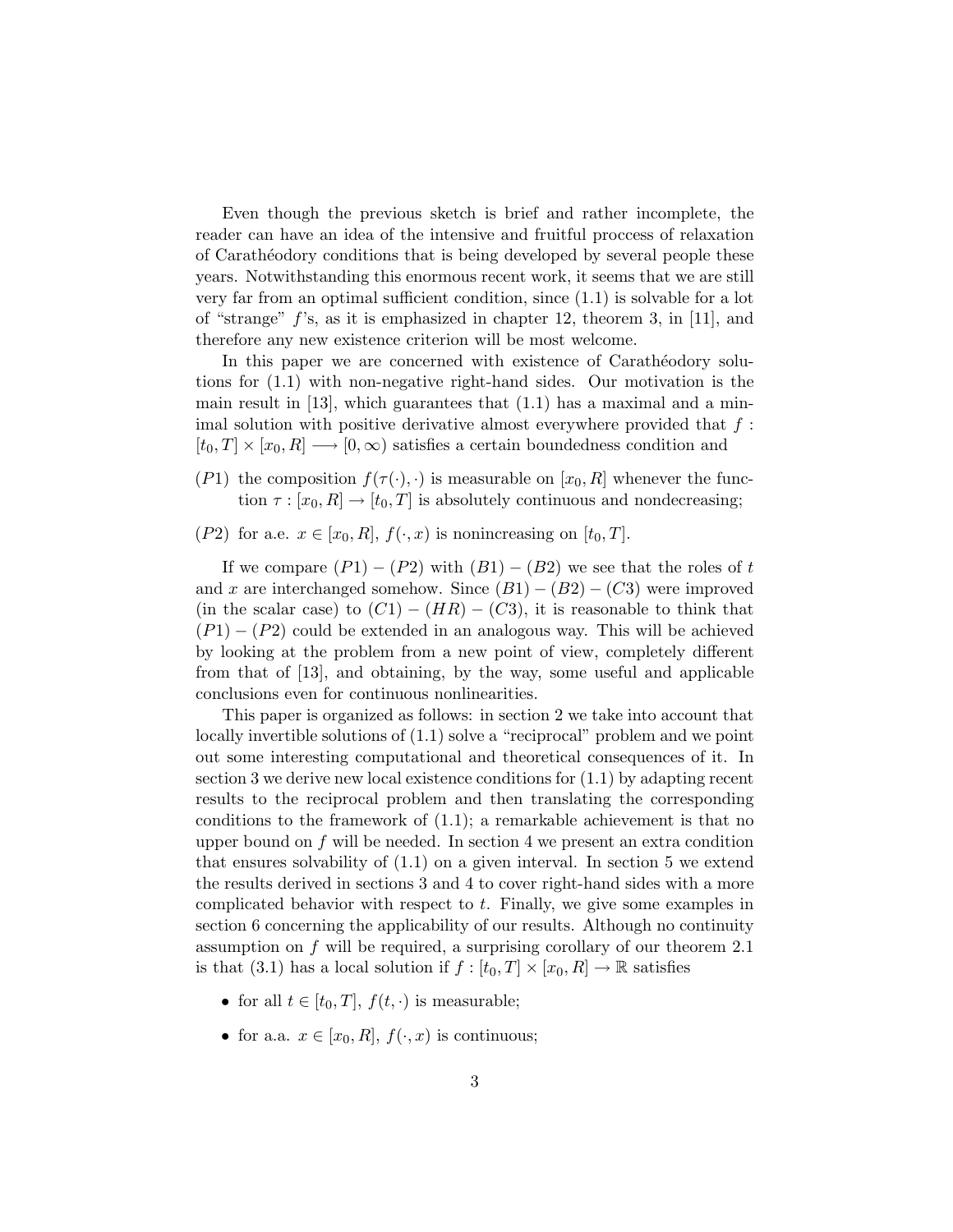• there exists  $M \in L^1(x_0, R)$  such that for all  $t \in [t_0, T]$  and a.a.  $x \in$  $[x_0, R]$ 

$$
0 < f(t, x) \le M(x),
$$

which seem to be a type of "inverse" Carathéodory conditions.

#### 2 The inverse of a solution solves a reciprocal ODE

Consider the problem

$$
x'(t) = f(t, x(t)), \quad t \ge t_0, \quad x(t_0) = x_0,
$$
\n(2.2)

where  $f : [t_0, T] \times [x_0, R] \to \mathbb{R}, T > t_0$  and  $R > x_0$ .

**Definition 2.1** A solution of  $(2.2)$  is an absolutely continuous function x:  $[t_0, T_x] \rightarrow \mathbb{R}$ , where  $t_0 < T_x \leq T$ , such that  $x([t_0, T_x]) \subset [x_0, R]$ ,  $x'(t) =$  $f(t, x(t))$  for a.a.  $t \in [t_0, T_x]$  and  $x(t_0) = x_0$ .

As the reader can infer from this definition, we shall concentrate on solutions which are defined on the right of  $t_0$ . There are two main reasons for not considering solvability on the left as well: first, in the discontinuous case sufficient conditions for existence on the right of  $t_0$  are usually different from the ones which ensure existence on the left (although they are the same in the continuous case); second, a simple change of variables turns one of these problems into the other one and reveals the precise way to adapt any existence result from one to other case.

For 
$$
f : [t_0, T] \times [x_0, R] \to \mathbb{R}
$$
 we define  $\tilde{f} : [x_0, R] \times [t_0, T] \to \mathbb{R}$  as

$$
\tilde{f}(r,y) = \begin{cases} \frac{1}{f(y,r)}, & \text{if } f(y,r) \neq 0, \\ 0, & \text{if } f(y,r) = 0, \end{cases}
$$

and we consider the reciprocal problem

$$
y'(r) = \tilde{f}(r, y(r)), \quad r \ge x_0, \quad y(x_0) = t_0.
$$
 (2.3)

Note that  $\tilde{\tilde{f}} = f$ .

The relation between  $(2.2)$  and  $(2.3)$  is established by the following fundamental result.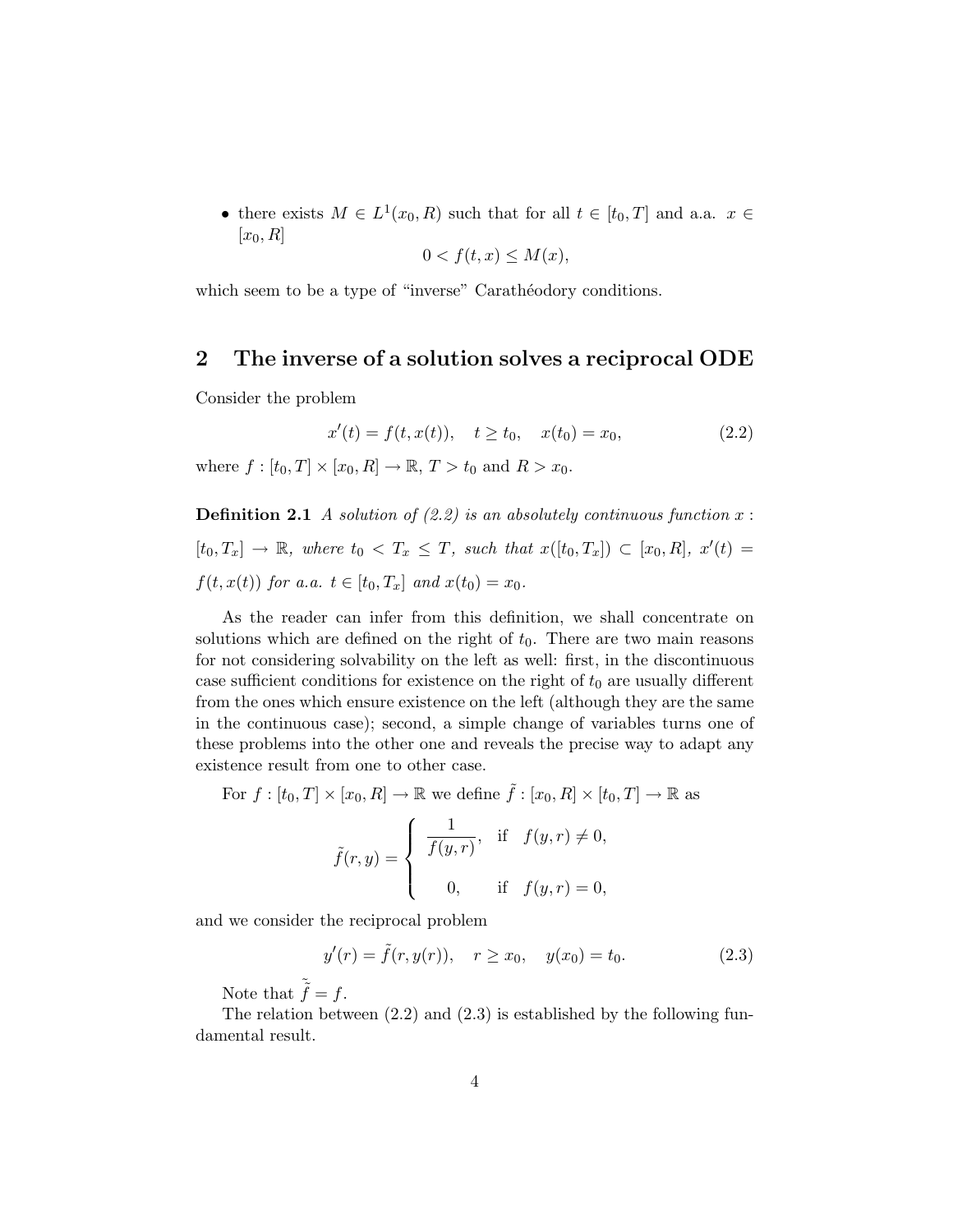**Theorem 2.1** If  $y : [x_0, R_y] \to \mathbb{R}$ , where  $x_0 < R_y \leq R$ , is a solution of (2.3) and, moreover,  $y'(r) > 0$  for a.a.  $r \in [x_0, R_y]$ , then  $y^{-1} : [t_0, y(R_y)] \to \mathbb{R}$  is a solution of (2.2).

This theorem's proof is a consequence of the following proposition 2.2 and corollary 2.4. A proof for the next proposition can be found in [5].

**Proposition 2.2** Let  $I = [a, b]$  and  $J = [c, d]$  be a pair of nontrivial intervals and let  $x: I \to J$  be one-to-one and onto and absolutely continuous on I.

Then  $x^{-1}: J \to I$  is absolutely continuous on J if and only if  $x'(t) \neq 0$ for a.a.  $t \in I$ .

Moreover, if  $x^{-1} \in AC(J)$  then we have that

$$
(x^{-1})'(r) = \frac{1}{x'(x^{-1}(r))} \quad \text{for a.a. } r \in J.
$$

The following proposition follows rightaway from theorem 38.2 in [14].

**Proposition 2.3** Let  $g : [a, b] \rightarrow [c, d]$  be an absolutely continuous function and let  $N \subset [c, d]$  be a null measure set.

If  $g'(t) \neq 0$  for a.a.  $t \in [a, b]$  then  $g^{-1}(N)$  is a null measure set.

**Corollary 2.4** Let  $g : [a, b] \rightarrow [c, d]$  be an absolutely continuous function such that  $g'(t) \neq 0$  for a.a.  $t \in [a, b]$  and  $h_1, h_2 : [c, d] \setminus N \to \mathbb{R}$ , where N is a null set.

If  $h_1(x) = h_2(x)$  for a.a.  $x \in [c, d] \setminus N$  then  $h_1(q(t)) = h_2(q(t))$  for a.a.  $t \in [a, b]$ .

Even though it is simple, we shall give the proof of theorem 2.1 for completeness and for the convenience of the reader: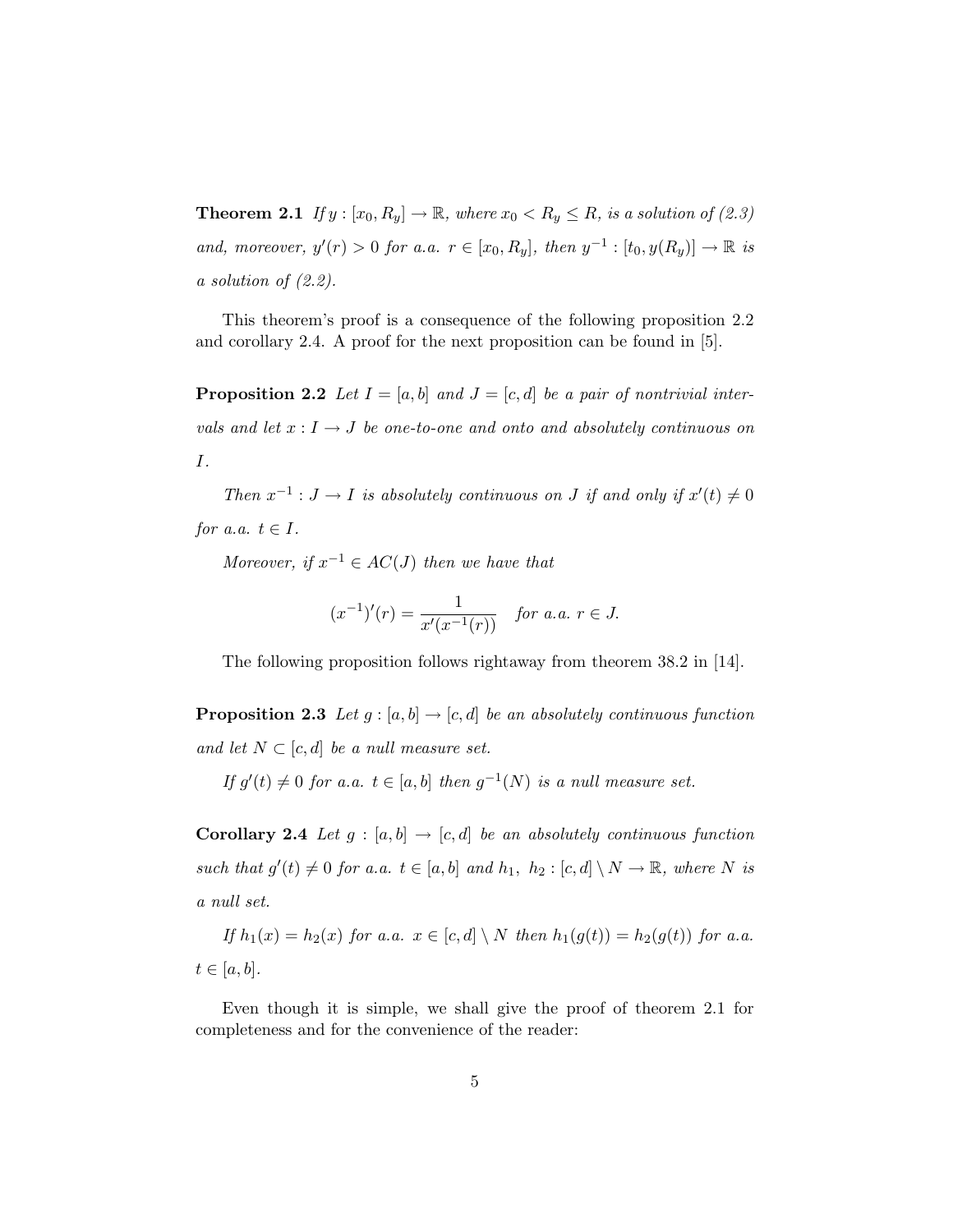**Proof of theorem 2.1.** By proposition 2.2, for a.a.  $t \in [t_0, y(R_y)]$  we have

$$
(y^{-1})'(t) = \frac{1}{y'(y^{-1}(t))} > 0.
$$
\n(2.4)

On the other hand, for a.a.  $r \in [x_0, R_y]$  we have

$$
0 < y'(r) = \tilde{f}(r, y(r)) = \frac{1}{f(y(r), r)},
$$

and then, applying the result of corollary 2.4 to  $h_1 = y'$ ,  $h_2 = 1/f(y(\cdot), \cdot)$ , and  $g = y^{-1}$ , we obtain for a.a.  $t \in [t_0, y(R_y)]$ 

$$
0 < y'(y^{-1}(t)) = \frac{1}{f(y(y^{-1}(t)), y^{-1}(t))} = \frac{1}{f(t, y^{-1}(t))},
$$

which, together with (2.4), shows that  $y^{-1}$  solves (2.2) on  $[t_0, y(R_y)]$ .  $\Box$ 

Now we include another consequence of proposition 2.3 that will be useful in next sections.

**Corollary 2.5** Let  $N_1 \subset [a, b]$  and  $N_2 \subset [c, d]$  be two null measure sets and let  $f_1, f_2 : [a, b] \times [c, d] \rightarrow \mathbb{R}$  be such that for all  $t \in [a, b] \setminus N_1$  and for all  $x \in [c, d] \setminus N_2$ 

$$
f_1(t,x) = f_2(t,x).
$$

If  $x : [a_1, b_1] \subset [a, b] \rightarrow [c, d]$  is an absolutely continuous function such that  $x'(t) \neq 0$  for a.a.  $t \in [a_1, b_1]$ , then x is a solution of problem

$$
x'(t) = f_1(t, x(t))
$$
 for a.a.  $t \in [a_1, b_1]$ ,  $x(t_0) = x_0$ ,

if and only if  $x$  is a solution of problem

$$
x'(t) = f_2(t, x(t))
$$
 for a.a.  $t \in [a_1, b_1]$ ,  $x(t_0) = x_0$ .

First applications of theorem 2.1 (and the ideas behind its proof)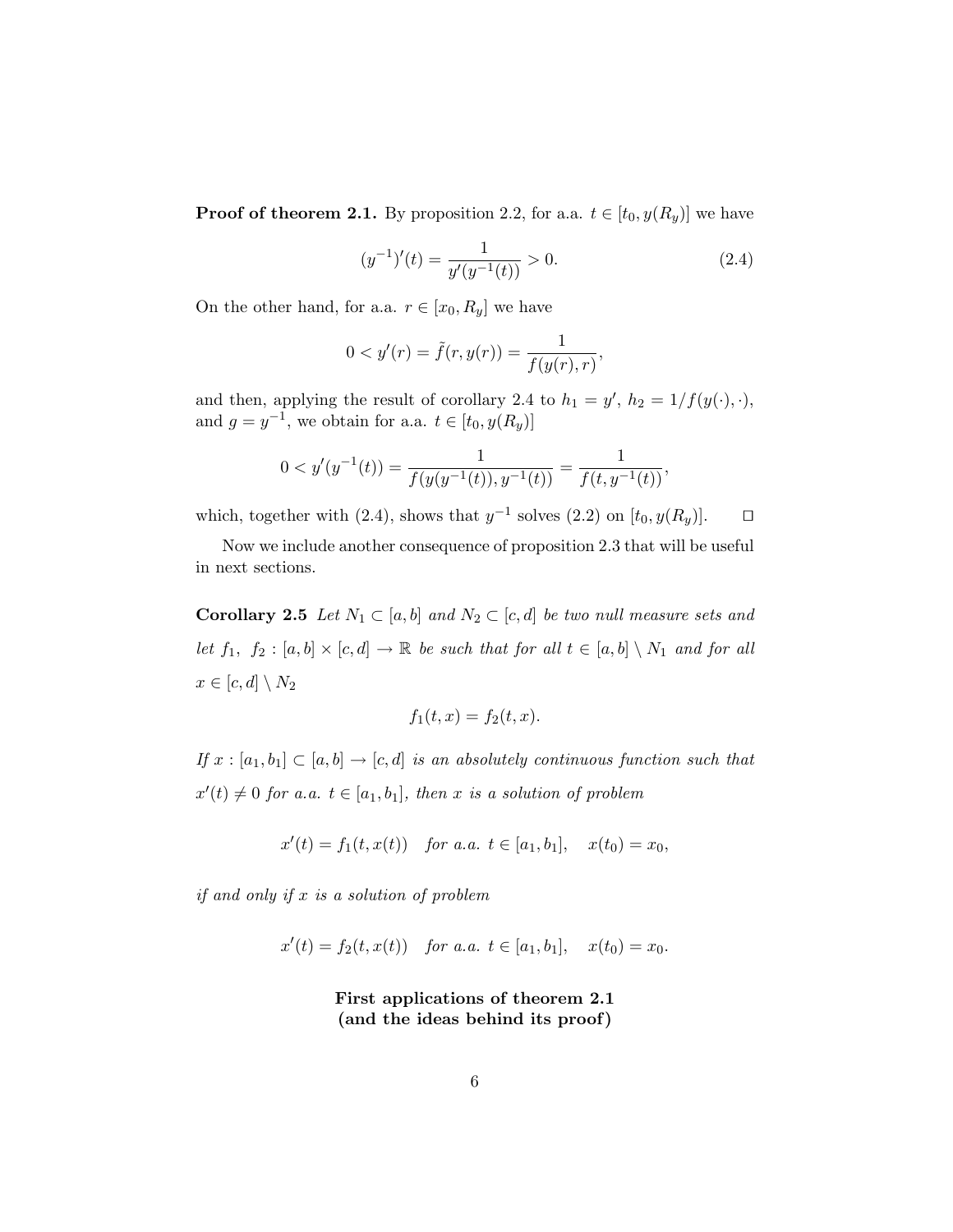1. Exact computation of the inverse. The explicit expression of the inverse can be found if the differential equation in (2.3) is good enough. As an example, consider the problem (2.2) with  $t_0 = 0 = x_0$  and

$$
f(t,x) = \begin{cases} \frac{1}{t+x^2}, & \text{if } (t,x) \neq (0,0), \\ 0, & \text{if } (t,x) = (0,0). \end{cases}
$$

We note that the differential equation does not correspond with any of the usual types of elementary integrable equations, such as Bernoulli, Riccati, and so on.

However, in this case, problem (2.3) is linear and

$$
y(r) = 2e^r - r^2 - 2r - 2
$$
 for all  $r \in [0, +\infty)$ ,

defines its unique solution. Moreover  $y'(r) > 0$  for all  $r \in (0, \infty)$  which implies, by theorem 2.1, that  $y^{-1} : [0, \infty) \to [0, \infty)$  solves (2.2).

In general, the explicit expression of  $y^{-1}$  will be impossible to obtain (this is also a limitation one encounters when solving separable equations), however if  ${x_j}_{j=1}^n$  is a subset of the domain of y, then the points

$$
(y(x_1), x_1), (y(x_2), x_2), \ldots, (y(x_n), x_n),
$$

lie exactly on the graph of a solution of  $(2.2)$ , which gives very precise information from the point of view of numerical analysis. This fact is especially important in our example because it is singular, in the sense that  $|f|$  goes to infinity as  $(t, x)$  approaches the initial condition  $(0, 0)$ , and hence direct numerical resolution of  $(2.2)$  becomes harder than usual.

2. An existence result for (continuous) singular problems. As a corollary of Peano's theorem we have the following existence result, whose proof requires essentially the same arguments as that of theorem 2.1:

**Theorem 2.6** Let B be a ball centered at  $(x_0, t_0) \in \mathbb{R}^2$ .

If  $\tilde{f}$  is continuous on B and is positive (or negative) on  $B \setminus \{(x_0, t_0)\},$ 

then (2.2) has at least one absolutely continuous solution.

Note that f needs not be bounded on any neighbourhood of  $(t_0, x_0)$  in last theorem.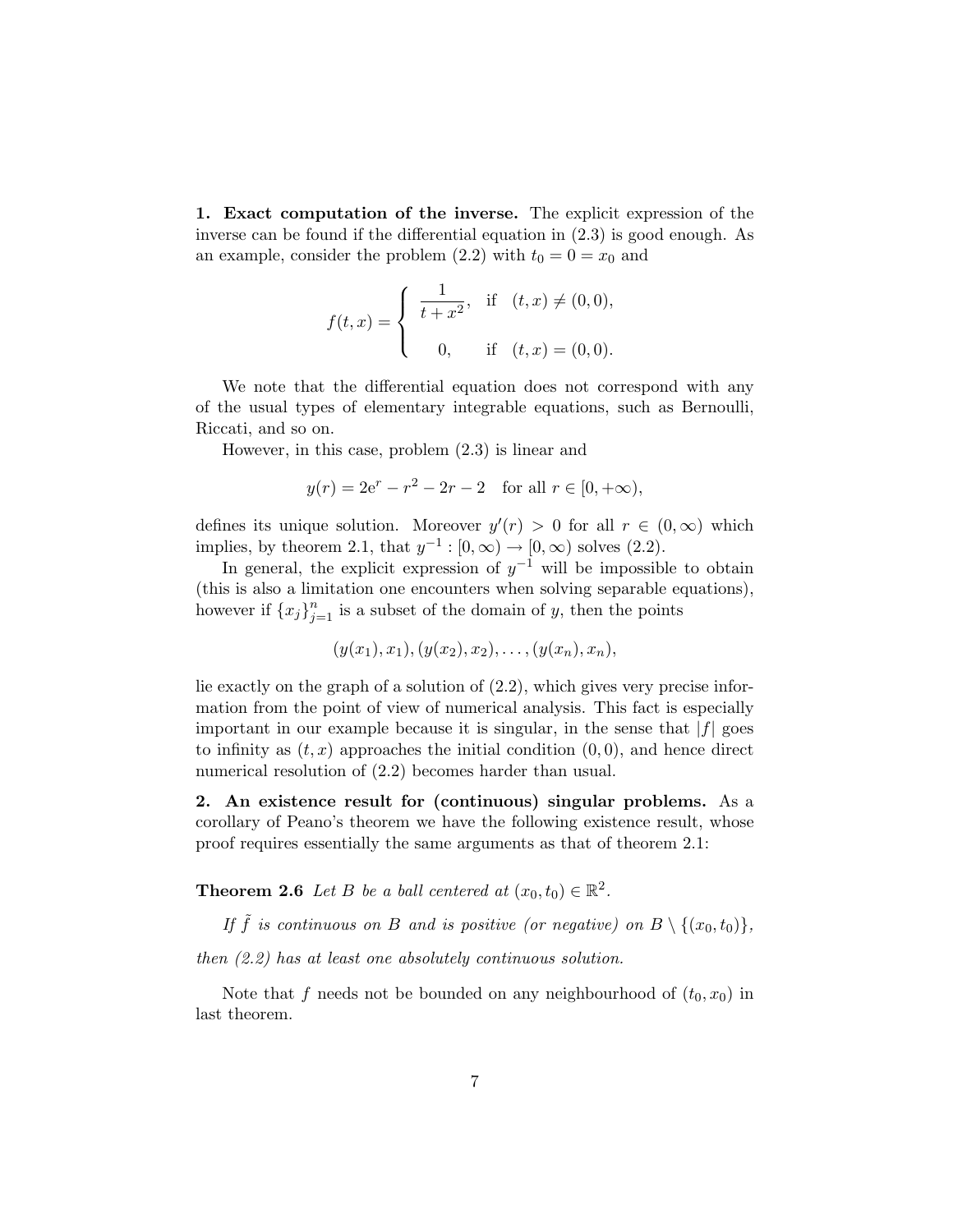3. An alternative version of Lipschitz uniqueness criterion. If  $f$ is continuous in a neighbourhood of  $(t_0, x_0)$  then Peano's theorem ensures the existence of a local solution through  $(t_0, x_0)$  for  $x' = f(t, x)$ . Tipically, one would try to check wether a local Lipschitz condition in  $x$  is satisfied in order to ensure that the solution is locally unique. However this is not the case for, for instance, the problem

$$
x' = f(t, x) = \sqrt{|x|} + \cos t, \quad x(0) = 0.
$$
 (2.5)

Anyway, we have that  $f(0,0) = 1 > 0$  and f is Lipschitz continuous with respect to t, and therefore  $\hat{f}(r, y) = 1/(\sqrt{|r|} + \cos y)$  is Lipschitz continuous with respect to y on a neighbourhood of  $(0, 0)$ . Hence the corresponding  $(2.3)$  problem has a unique solution. Furthermore, since f is positive in a neighbourhood of  $(0,0)$  then any solution of  $(2.5)$  defines locally a solution for the reciprocal problem (2.3), and therefore (2.5) has a unique solution.

This example falls inside the scope of

**Theorem 2.7** If  $f = f(t, x)$  is continuous on a neighbourhood of  $(t_0, x_0) \in$  $\mathbb{R}^2$  and  $f(t_0, x_0) \neq 0$ , then the problem

$$
x' = f(t, x),
$$
  $x(t_0) = x_0,$ 

has a unique local solution provided that

either f is Lipschitz continuous in x on a neighbourhood of  $(t_0, x_0)$ ,

or f is Lipschitz continuous in t on a neighbourhood of  $(t_0, x_0)$ .

Concerning theorem 2.7 it is well known that in case  $f(t_0, x_0) = 0$  then uniqueness cannot be deduced from Lipschitz continuity with respect to  $t$ . Take for instance the problem

$$
x' = \sqrt{|x|}, \quad t \ge 0, \quad x(0) = 0.
$$

On the other hand, we point out that  $f(t_0, x_0) \neq 0$  alone is not sufficient to ensure local uniqueness: the functions  $x_1(t) = t$  and  $x_2(t) = t^2/4 + t$ ,  $t \geq 0$ , are both solutions of

$$
x' = \sqrt{|x - t|} + 1
$$
,  $t \ge 0$ ,  $x(0) = 0$ .

Note however that the right-hand side is not Lipschitz continuous, neither in x nor in t, on any neighbourhood of  $(0, 0)$ .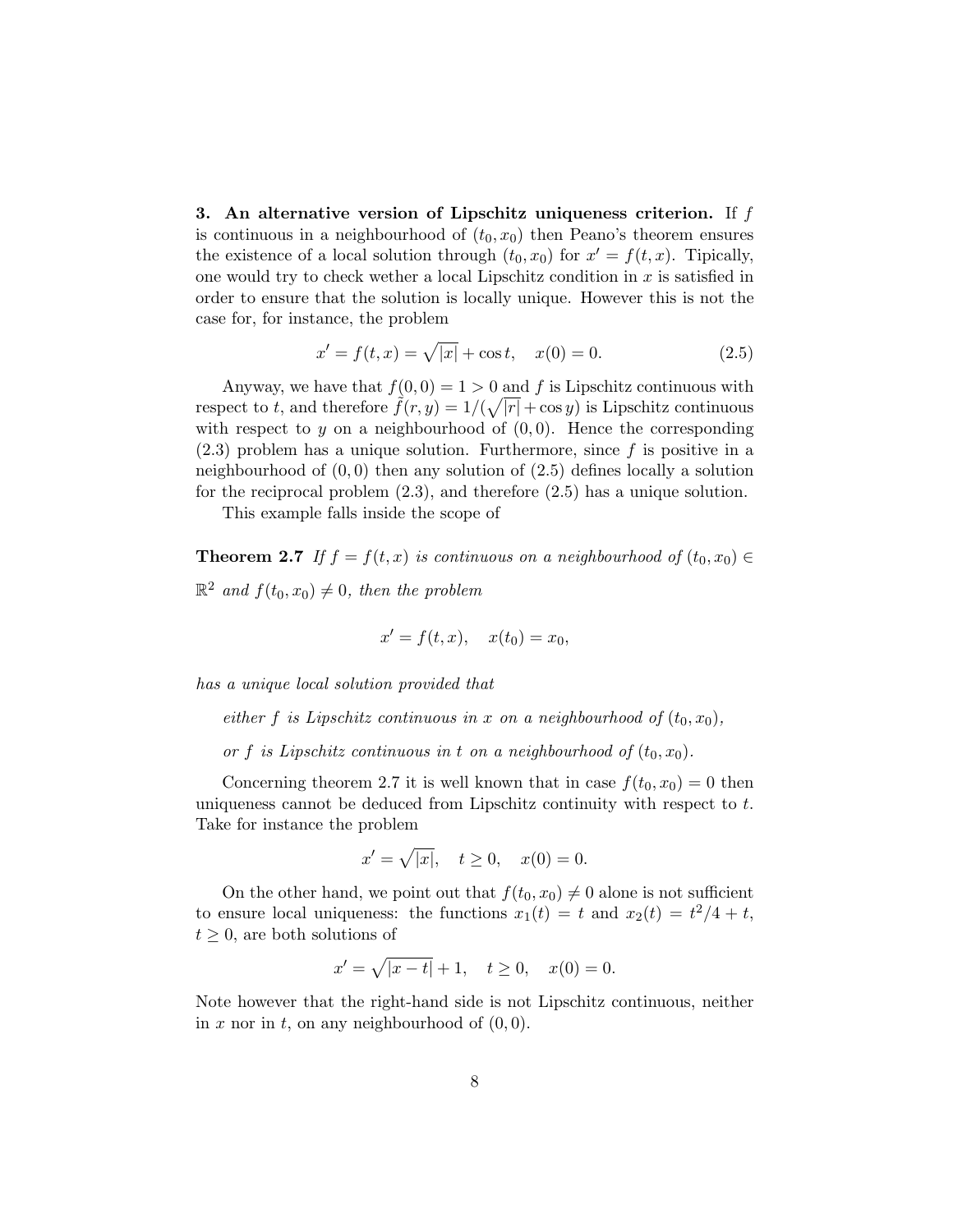#### 3 Local existence. Singular problems

In this section we give sufficient conditions for the existence of a local solution of problem  $(2.2)$  in absence of upper bounds for f.

First we introduce some notation. We denote by  $AC([a, b])$  the set of all real functions which are absolutely continuous on the interval  $[a, b]$ .

**Definition 3.1** For a subset  $Y \subset AC([t_0, T_0])$ ,  $t_0 < T_0 \leq T$ , we say that  $x_* \in Y$  is the minimal minimal solution of  $(2.2)$  in Y if  $x_*$  is a solution of  $(2.2)$  and  $x_*(t) \leq x(t)$  for all  $t \in [t_0, T_0]$  and for any other solution  $x \in Y$ . We define the maximal solution of  $(2.2)$  in Y by reversing the inequalities. When both, the minimal and the maximal solutions of  $(2.2)$  in Y exist, we call them extremal solutions in Y .

We shall also need the following definition:

**Definition 3.2** We say that  $x_$  is a subfunction on  $[t_0, T_0]$  ⊂  $[t_0, T]$  for the problem (2.2) if  $x_-\in AC([t_0,T_0]), x_-(t_0)=x_0,$  and

$$
(x_-)'(t) \le f(t, x_-(t))
$$
 for a.a.  $t \in [t_0, T_0]$ .

If  $T_0 = T$  we say that  $x_-\;$  is a subfunction.

Analogously, we say that  $x_+$  is an upperfunction on  $[t_0, T_0] \subset [t_0, T]$  for the problem (2.2) if  $x_+ \in AC([t_0, T_0])$ ,  $x_+(t_0) = x_0$ , and

$$
(x_{+})'(t) \ge f(t, x_{+}(t))
$$
 for a.a.  $t \in [t_0, T_0]$ .

In case  $T_0 = T$  we say that  $x_+$  is an upperfunction.

We shall assume that for the given right-hand side  $f : [t_0, T] \times [x_0, R] \to \mathbb{R}$ there exists a null measure set  $N \subset [x_0, R]$  such that the following conditions hold:

(f1) for all  $t \in [t_0, T]$ ,  $f(t, \cdot)$  is measurable on  $[x_0, R]$ ;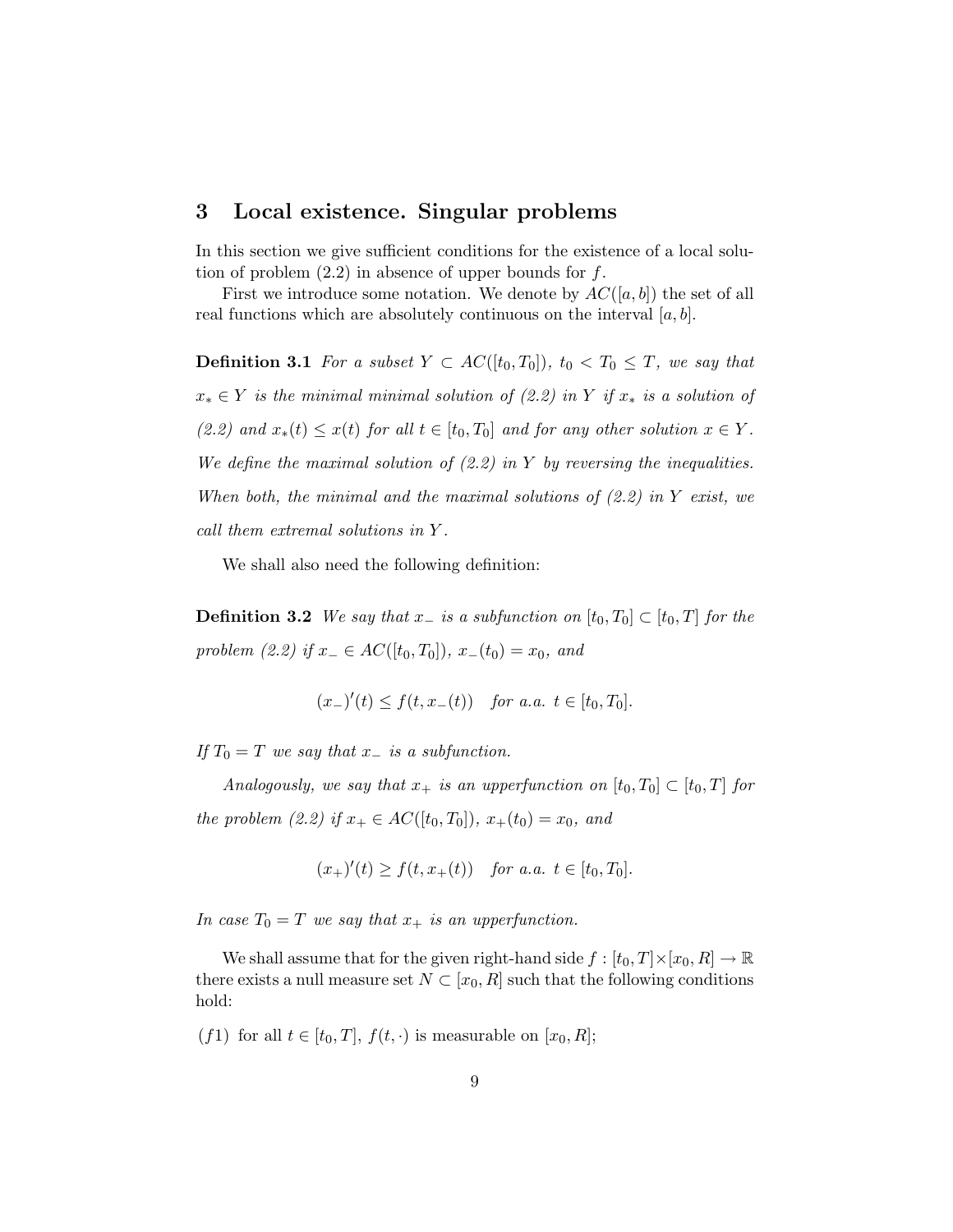(f2) for all  $x \in [x_0, R] \setminus N$ ,

$$
\liminf_{s \to t^{-}} f(s, x) \ge f(t, x) \quad \text{for all } t \in (t_0, T],
$$
  

$$
f(t, x) \ge \limsup_{s \to t^{+}} f(s, x) \quad \text{for all } t \in [t_0, T);
$$

(f3) there exists  $M \in L^1(x_0, R)$  such that for all  $x \in [x_0, R] \setminus N$  and all  $t \in [t_0, T],$ 

$$
0 < \frac{1}{M(x)} \le f(t, x).
$$

Remark 3.1 The right-hand side in the problem

$$
x' = \sqrt{x}, \ x(0) = 0,\tag{3.6}
$$

satisfies (f1)-(f2)-(f3) on  $[0,1] \times [0,1/4]$  with  $N = \{0\}$  and  $M(x) = 1/\sqrt{x}$ .

Note that  $(3.6)$  has infinitely many solutions defined on  $[0, 1]$  but its unique solution with positive derivative almost everywhere is  $x(t) = t^2/4$ ,  $t\in [0,1].$ 

Since we shall restrict our attention to solutions which have positive derivative almost everywhere, we loose no generality if we consider  $N = \emptyset$ in  $(f1)-(f2)-(f3)$ . Indeed, if it were not the case it would suffice to define  $\bar{f}$  :  $[t_0, T] \times [x_0, R]$  as

$$
\bar{f}(t,x) = \begin{cases} f(t,x), & \text{if } x \in [x_0, R] \setminus N, \\ 1, & \text{if } x \in N, \end{cases}
$$

and  $\overline{M} : [x_0, R] \to \mathbb{R}$  as

$$
\bar{M}(x) = \begin{cases}\nM(x), & \text{if } x \in [x_0, R] \setminus N, \\
 & \text{if } x \in N.\n\end{cases}
$$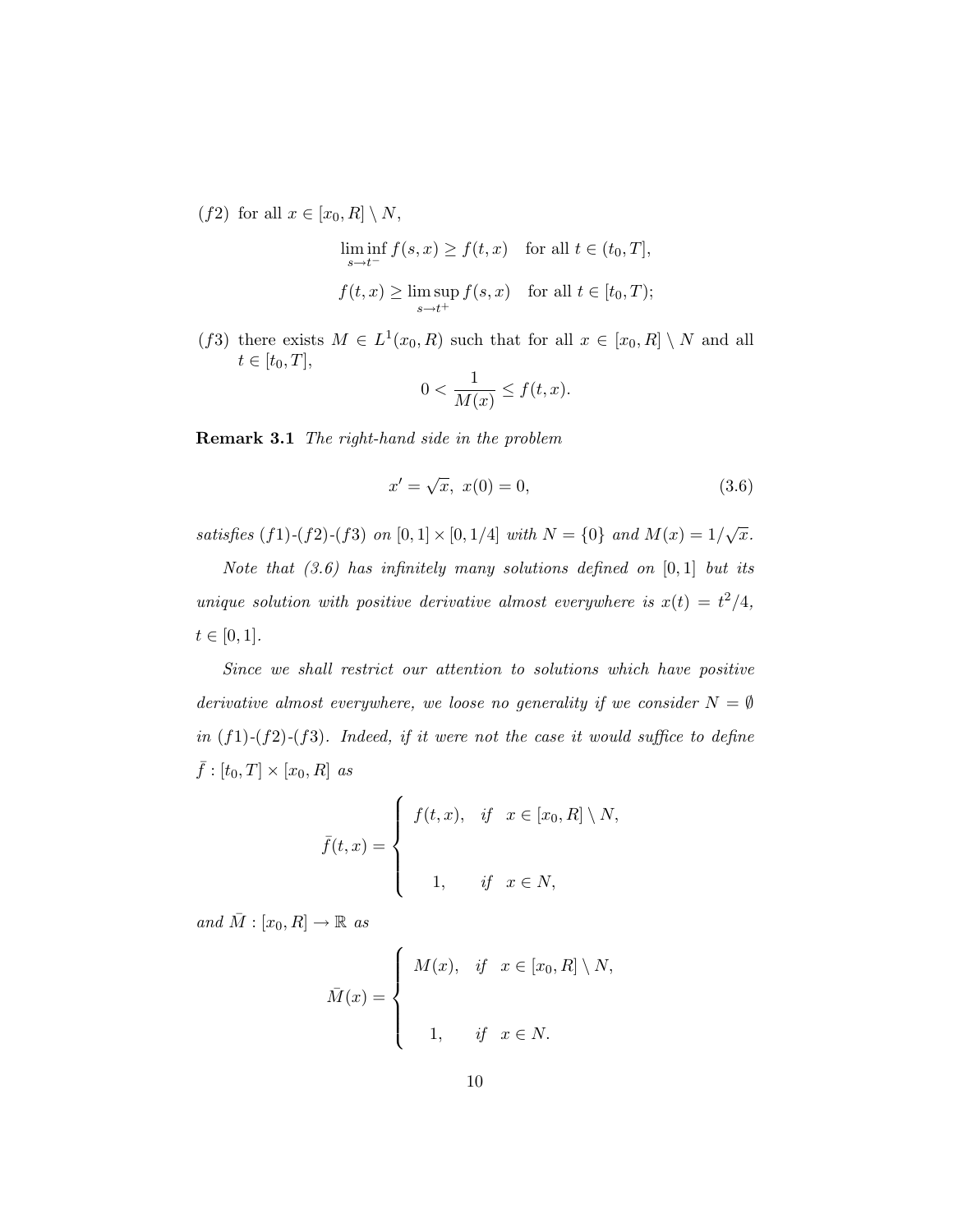It is easy to check that  $\bar{f}$  and  $\bar{M}$  satisfy (f1), (f2) and (f3) with  $N = \emptyset$ . Moreover

$$
f(t,x) = \overline{f}(t,x)
$$
 for all  $t \in [t_0,T]$  and all  $x \in [x_0,R] \setminus N$ ,

and therefore, by corollary 2.5, the problem (2.2) and the problem

$$
x'(t) = \bar{f}(t, x(t)), \quad t \ge t_0, \quad x(t_0) = x_0,
$$

have the same solutions with positive derivative almost everywhere (but not neccesarily the same solutions, as the reader can verify with  $(3.6)$ ).

As a consequence of theorem 2.1 and recent results for the problem (2.3) we will prove the following theorem.

**Theorem 3.1** Suppose that for  $f : [t_0, T] \times [x_0, R] \rightarrow \mathbb{R}$  there exists a null measure set  $N \subset [x_0, R]$  such that  $(f1)-(f2)-(f3)$  are satisfied.

Then there exists  $T_0 \in (t_0, T]$  such that (2.2) has extremal solutions in the set  $Y_0 = \{x \in AC([t_0, T_0]) : x'(t) > 0 \text{ for a.a. } t \in [t_0, T_0]\}.$  Moreover, if x<sup>∗</sup> and x ∗ stand respectively for the minimal and the maximal solution in  $Y_0$ , then for all  $t \in [t_0, T_0]$  we have

- $x^*(t) = \max \{x_-(t) / x_- \in Y_0 \text{ is a subfunction on } [t_0, T_0] \},$
- $x_*(t) = \min \{x_+(t) / x_+ \in Y_0 \text{ is an upper function on } [t_0, T_0] \}.$

**Proof.** By remark 3.1 we can assume that  $N = \emptyset$  in  $(f1)-(f2)-(f3)$ . Claim 1. Problem  $(2.2)$  has at least one solution in  $Y_0$ . First we will prove that the function  $f$  satisfies the following properties: i) For all  $y \in [t_0, T]$ ,  $\tilde{f}(\cdot, y)$  is measurable on  $[x_0, R]$ .

Let  $y \in [t_0, T]$  be fixed. By condition  $(f3)$  with  $N = \emptyset$ , we have that

$$
f(y, x) > 0 \quad \text{for all } x \in [x_0, R], \tag{3.7}
$$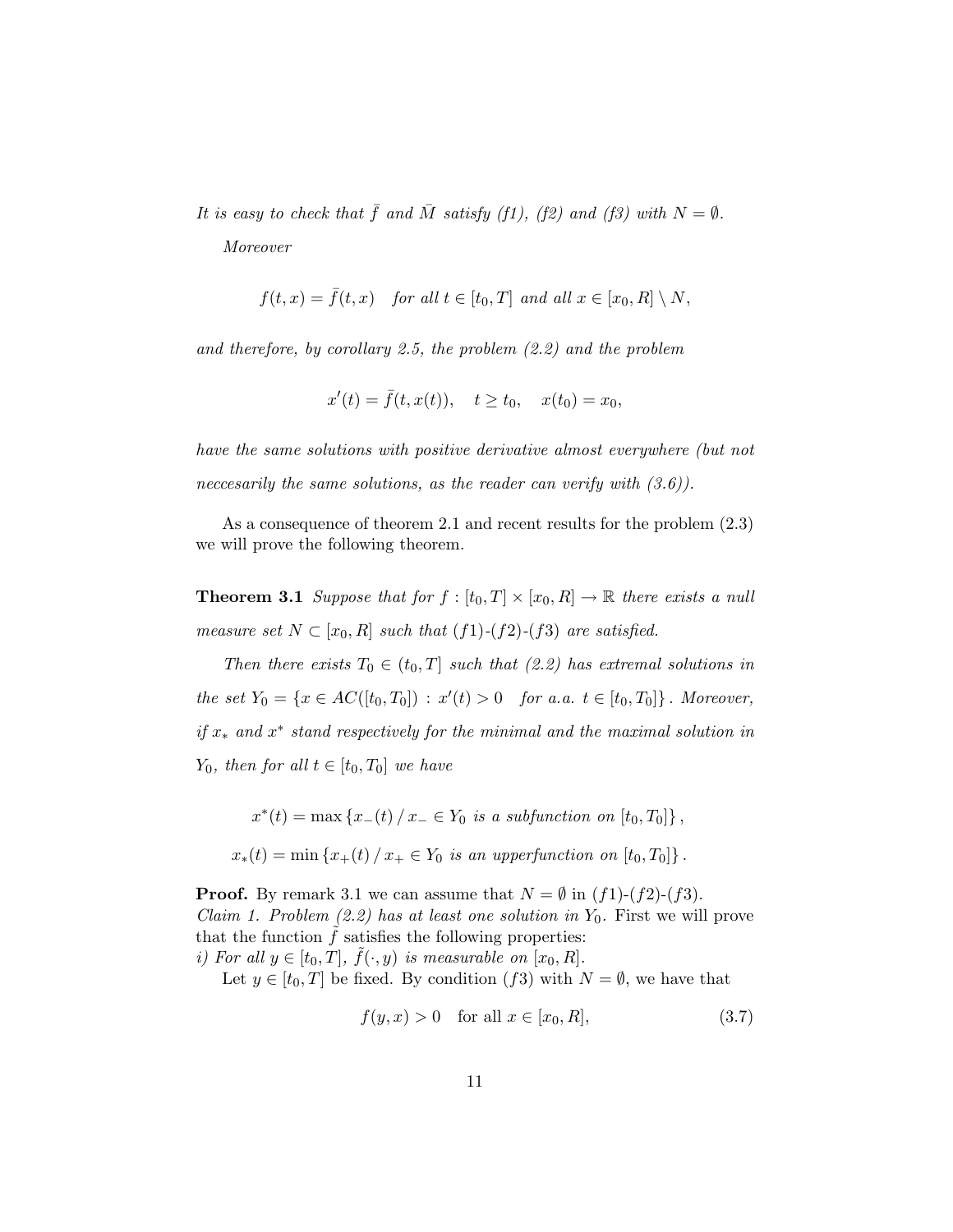and therefore  $\tilde{f}(x, y) = 1/f(y, x)$  for all  $x \in [x_0, R]$  and  $\tilde{f}(\cdot, y)$  is measurable by virtue of  $(f1)$ .

ii) For all  $r \in [x_0, R]$ ,

$$
\limsup_{z \to y^{-}} \tilde{f}(r, z) \leq \tilde{f}(r, y) \quad \text{for all } y \in (t_0, T],
$$
\n
$$
\tilde{f}(r, y) \leq \liminf_{z \to y^{+}} \tilde{f}(r, z) \quad \text{for all } y \in [t_0, T).
$$

From (f2) and (3.7) it follows that for all  $(r, y) \in [x_0, R] \times (t_0, T]$ 

$$
\limsup_{z \to y^-} \tilde{f}(r,z) = \limsup_{z \to y^-} \frac{1}{f(z,r)} = \frac{1}{\liminf_{z \to y^-} f(z,r)} \le \frac{1}{f(y,r)} = \tilde{f}(r,y),
$$

and in an analogous way we can prove the other inequality. *iii*) For all  $r \in [x_0, R]$  and all  $y \in [t_0, T]$  we have  $|\tilde{f}(r, y)| \leq M(r)$ . Immediate from (f3) with  $N = \emptyset$ .

Now we extend  $\tilde{f}$  to  $[x_0, R] \times \mathbb{R}$  by defining  $\hat{f} : [x_0, R] \times \mathbb{R} \to \mathbb{R}$  as

$$
\hat{f}(r,y) = \begin{cases}\n0, & \text{if } y < t_0, \\
\tilde{f}(r,y), & \text{if } t_0 \le y \le T, \\
M(r), & \text{if } y > T.\n\end{cases}
$$

By properties i, ii) and iii) we have that  $\hat{f}$  satisfies the conditions of theorem 3.1 in [10], and hence the (non-local) problem

$$
y'(r) = \hat{f}(r, y(r))
$$
 for a.a.  $r \in [x_0, R]$ ,  $y(x_0) = t_0$ , (3.8)

has extremal solutions. Furthermore, the maximal solution is the biggest subfunction and the minimal solution is the smallest upperfunction.

If  $y : [x_0, R] \to \mathbb{R}$  is a solution of (3.8) we have that  $y(r) \ge t_0$  for all  $r \in [x_0, R]$  because  $\hat{f} \geq 0$ . Therefore, in view of (3.7), for any solution y of (3.8) and for a.a.  $r \in [x_0, R]$  we have

$$
y'(r) = \begin{cases} \tilde{f}(r, y(r)), & \text{if } t_0 \le y(r) \le T \\ M(r), & \text{if } y(r) > T \end{cases} > 0.
$$
 (3.9)

Now put

$$
T_0 = \min\left\{T, y_*(R)\right\},\,
$$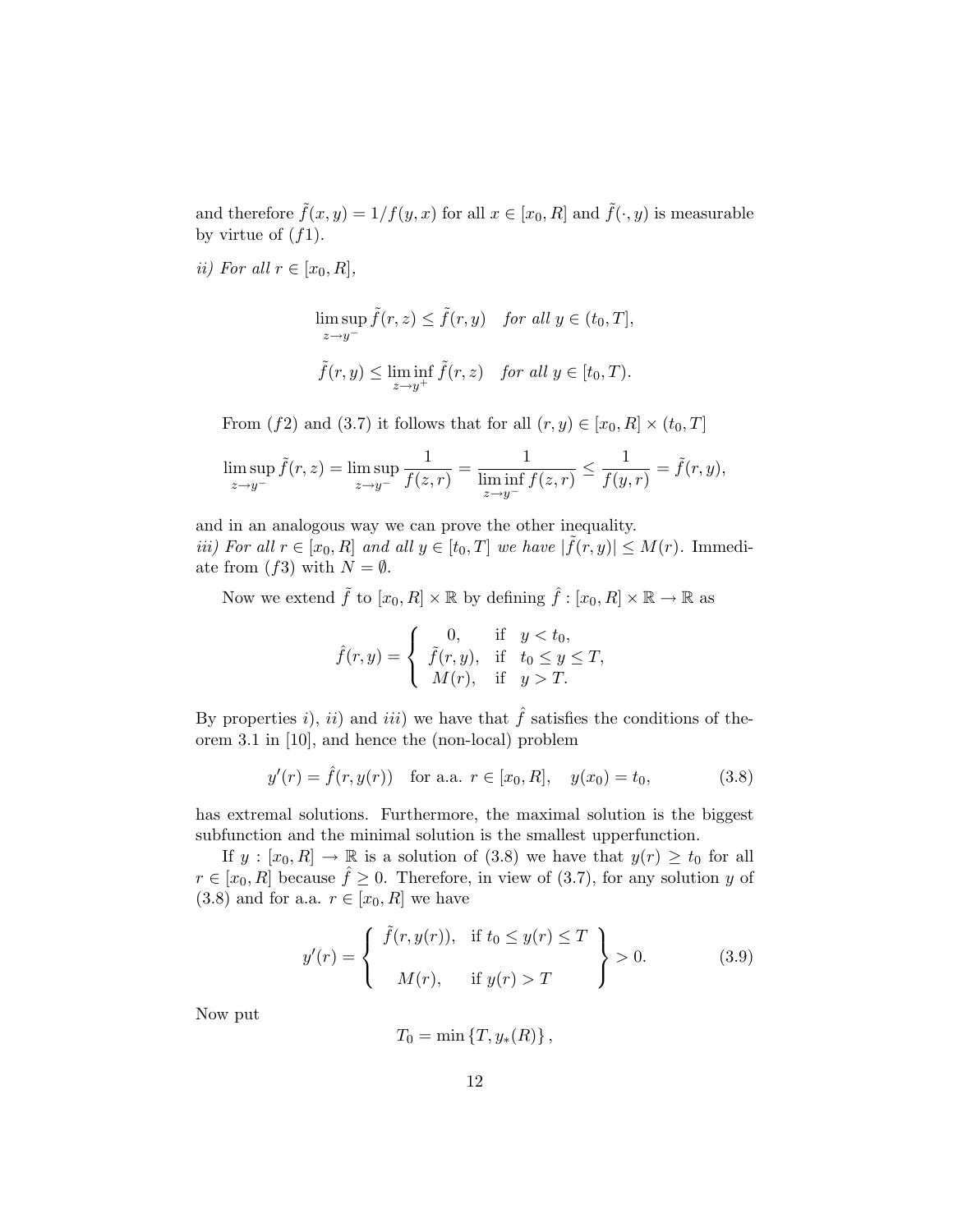where  $y_*$  is the minimal solution of (3.8). We have by (3.9) that if y:  $[x_0, R] \to \mathbb{R}$  is a solution of (3.8) then

$$
y'(r) = \tilde{f}(r, y(r))
$$
 for a.a.  $r \in [x_0, y^{-1}(T_0)],$ 

hence, by theorem 2.1, we have that  $y^{-1} : [t_0, T_0] \to \mathbb{R}$  is a solution of problem  $(2.2)$  which, moreover, belongs to  $Y_0$ , as follows from proposition 2.2.

Claim 2. Problem (2.2) has extremal solutions in  $Y_0$ . We know that (3.8) has a minimal solution  $y_*$  and a maximal one  $y^*$  whose respective inverses are solutions of (2.2) in  $Y_0$ . Moreover, if y is a solution of (3.8) then  $y^{-1}$ defines a solution of (2.2) in  $Y_0$  and  $(y_*)^{-1} \geq y^{-1} \geq (y^*)^{-1}$  on  $[t_0, T_0]$ . Therefore, in order to ensure that  $x^* = (y_*)^{-1}$  is the maximal solution of (2.2) in  $Y_0$  and  $x_* = (y^*)^{-1}$  is the minimal one, it suffices to prove that any solution of (2.2) in  $Y_0$  is the inverse of a solution of (3.8). Indeed, let  $x \in Y_0$ be a solution of (2.2). If  $x(T_0) < R$  then  $x^{-1}$  is a solution of (3.8) on the interval  $[x_0, x(T_0)] \subsetneq [x_0, R]$ . Since the problem

$$
y' = \hat{f}(r, y), \quad r \in [x(T_0), R], \quad y(x(T_0)) = T_0,
$$

satisfies the conditions of theorem 3.1 in [10], then it has at least one solution  $Y : [x(T_0), R] \to \mathbb{R}$ . Hence the function  $y : [x_0, R] \to \mathbb{R}$  defined as

$$
y(r) = \begin{cases} x^{-1}(r), & \text{if } r \in [x_0, x(T_0)], \\ Y(r), & \text{if } r \in (x(T_0), R], \end{cases}
$$

is a solution of (3.8).

In case  $x(T_0) = R$  then  $x^{-1}$  is defined on  $[x_0, R]$  and solves (3.8).

Claim 3. If  $x_*$  denotes the minimal solution in Y<sub>0</sub> of (2.2) then  $x_*(t) =$  $\min \{x_{+}(t) / x_{+} \in Y_0 \text{ is an upper function on } [t_0, T_0] \}$ . Since  $x_*$  is an upperfunction and  $x_* \in Y_0$  it suffices to see that if  $x \in Y_0$  is an upperfunction on [ $t_0, T_0$ ] for (2.2) then  $x_* \leq x$ . To accomplish this we define  $y(r) = x^{-1}(r)$ for  $r \in [x_0, x(T_0)]$  and, following similar arguments to those in the proof of theorem 2.1, on can prove that y is a subfunction on  $[x_0, x(T_0)]$  for  $(3.8)$ , therefore if  $y^*$  denotes the maximal solution of  $(3.8)$  we have

$$
y \le y^*
$$
 on  $[x_0, x(T_0)] \Leftrightarrow x = y^{-1} \ge (y^*)^{-1} = x_*$  on  $[t_0, T_0]$ .

An analogous argument leads to the expression

$$
x^*(t) = \max\left\{x_{-}(t) / x_{-} \in Y_0 \text{ is a subfunction on } [t_0, T_0] \right\}.
$$

 $\Box$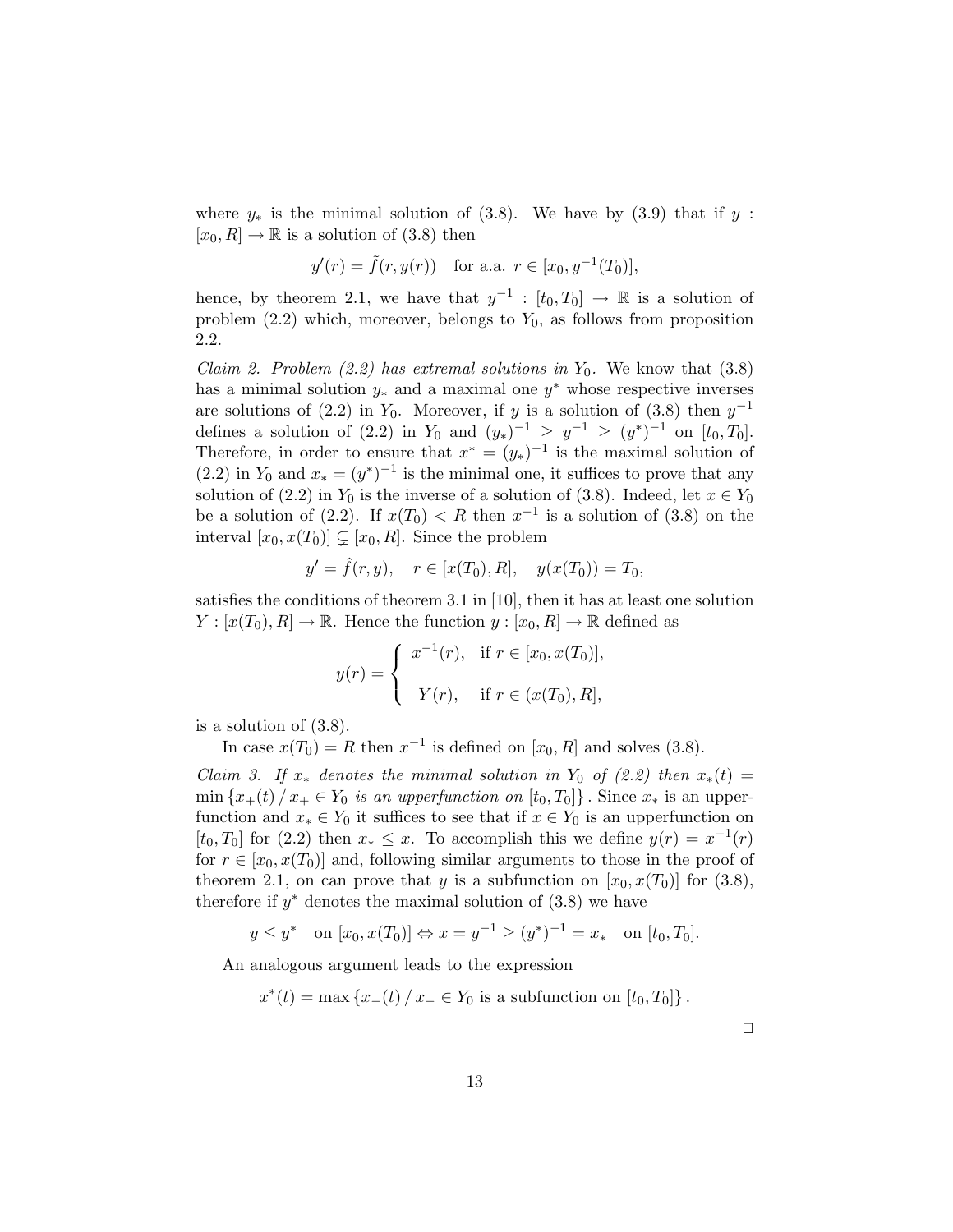### 4 Global existence. Bounded right-hand sides

The conditions  $(f1)-(f2)-(f3)$  are not sufficient to ensure the existence of a global solution on the whole interval  $[t_0, T]$  for problem (2.2), as we show in the following simple example:

**Example 4.1** Take  $f(t, x) = 1$  for all  $(t, x) \in [0, 2] \times [0, 1]$ . The unique solution of

$$
x'(t) = f(t, x(t)), \quad t \ge 0, \quad x(0) = 0,
$$

is given by  $x(t) = t$ ,  $t \in [0, 1] \subsetneq [0, 2]$ .

In this section we give sufficient conditions for the existence of extremal solutions for the problem (2.2) in the set

$$
Y = \{ x \in AC([t_0, T]) : x'(t) > 0 \text{ for a.a. } t \in [t_0, T] \}. \tag{4.10}
$$

If  $x \in Y$  is a solution of (2.2) then in particular x is a global solution, since x is defined on the whole interval  $[t_0, T]$ .

**Theorem 4.1** Assume that there exists a null measure set  $N \subset [x_0, R]$  such that the function  $f : [t_0, T] \times [x_0, R] \to \mathbb{R}$  satisfies  $(f1)-(f2)-(f3)$ . Assume also that

 $(f_4)$  there exists  $m \in L^1(x_0, R)$  such that

(f4-1) for all  $x \in [x_0, R] \setminus N$  and all  $t \in [t_0, T]$ ,

$$
f(t,x) \le \frac{1}{m(x)};
$$

$$
(f4-2)\,\int_{x_0}^R m(s)ds \geq T - t_0.
$$

Then problem  $(2.2)$  has extremal solutions in Y, where the set Y is defined in  $(4.10)$ . Moreover, if  $x_*$  and  $x^*$  stand respectively for the minimal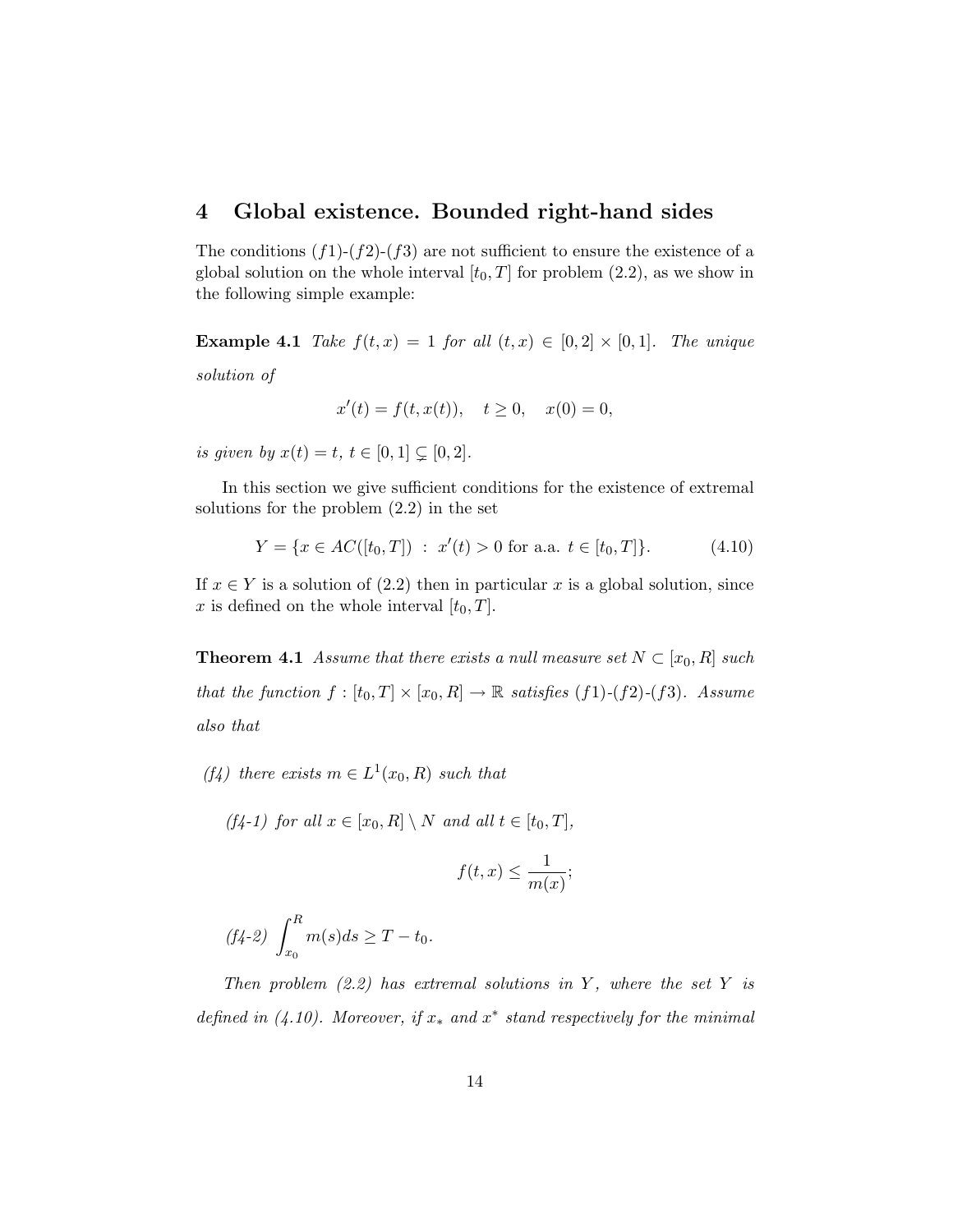and the maximal solution in Y, then for all  $t \in [t_0, T_0]$  we have

$$
x^*(t) = \max \{x_-(t) / x_- \in Y \text{ is a subfunction}\},
$$
  

$$
x_*(t) = \min \{x_+(t) / x_+ \in Y \text{ is an upper function}\}.
$$

**Proof.** By remark 3.1 we can suppose that  $N = \emptyset$ . Now it suffices to repeat the proof of theorem 3.1 and to show that

$$
T_0 := \min\{T, y_*(R)\} = T,\tag{4.11}
$$

where  $y_*$  is the minimal solution of (3.8). To see this note that if y is a solution of (3.8) then for a.a.  $r \in [x_0, R]$  we have

$$
y'(r) = \begin{cases} \tilde{f}(r, y(r)), & \text{if } t_0 \le y(r) \le T \\ M(r), & \text{if } y(r) > T \end{cases} \ge m(r).
$$

Therefore, using condition  $(f4)$ , we compute

$$
y(R) = t_0 + \int_{x_0}^R y'(s)ds \ge t_0 + \int_{x_0}^R m(s)ds \ge T,
$$

and  $(4.11)$  is proven.

The function  $f : [0,1] \times [0,2] \to \mathbb{R}$  given by

$$
f(t,x) = \begin{cases} 1, & \text{if } 0 \le t \le \frac{1}{2}, \\ 2, & \text{if } \frac{1}{2} < t \le 1, \end{cases}
$$

does not satisfy  $(f2)$ . Nevertheless f fulfills the conditions of the following more general theorem, whose proof is based on some ideas contained in the proof of theorem 2.1.4. in [7].

**Theorem 4.2** We suppose that  $f : [t_0, T] \times [x_0, R] \rightarrow \mathbb{R}$  satisfies (f4) and for all  $(t, x) \in [t_0, T) \times [x_0, R)$  there exist  $\delta = \delta(t, x) > 0$  and  $\varepsilon = \varepsilon(t, x) > 0$ such that the restriction  $f : [t, t + \delta] \times [x, x + \varepsilon] \to \mathbb{R}$  satisfies (f1), (f2) and  $(f3)$ .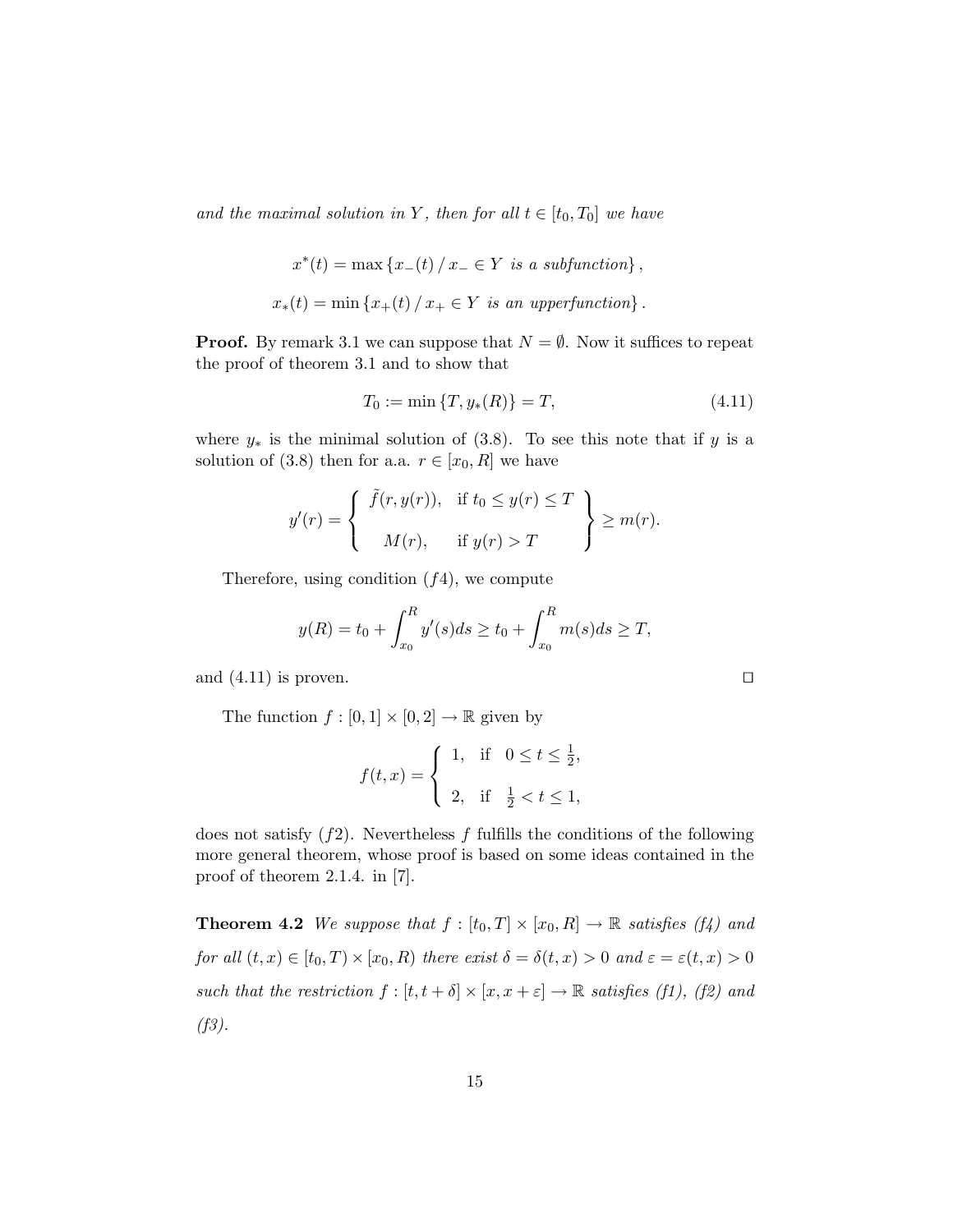Then problem (2.2) has extremal solutions in Y. Moreover, if  $x_*$  and  $x^*$ stand respectively for the minimal and the maximal solution in Y , then for all  $t \in [t_0, T_0]$  we have

$$
x^*(t) = \max\left\{x_-(t) / x_- \in Y \text{ is a subfunction}\right\},\
$$

$$
x_*(t) = \min \left\{ x_+(t) / x_+ \in Y \text{ is an upper function} \right\}.
$$

**Proof.** Let  $\delta$  and  $\varepsilon$  be such that  $f : [t_0, t_0 + \delta] \times [x_0, x_0 + \varepsilon] \to \mathbb{R}$  satisfies  $(f1)$ -**F** FOOT. Let  $\theta$  and  $\varepsilon$  be such that<br> $(f2)-(f3)$ , and moreover  $\int_{0}^{x_0+\varepsilon}$  $\overline{x_0}$  $m(s)ds \geq \delta$ . Then, theorem 4.1 ensures that problem (2.2) has extremal solutions on  $[t_0, t_0 + \delta]$  with positive derivative a.a. on  $[t_0, t_0 + \delta]$ .

We define  $t_1$  as the supreme of  $t \in (t_0, T]$  such that the problem  $(2.2)$ has extremal solutions in the set of absolutely continuous functions on the interval  $[t_0, t]$  with positive derivative for a.a.  $t \in [t_0, t]$ . We have that  $t_1 = T$ . Indeed, if  $t_1 < T$  we have two possibilities:

Case 1) The maximal solution  $x^*$  on  $[t_0, t_1]$  satisfies that  $x^*(t_1) < R$ . In this case we can repeat the above reasoning and obtain a continuation of  $x^*$ , which contradicts with the choice of  $t_1$ .

Case 2) The maximal solution  $x^*$  on  $[t_0, t_1]$  satisfies that  $x^*(t_1) = R$ . In this case we have that  $y = (x^*)^{-1}$  satisfies

$$
y'(r) = \tilde{f}(t, y(r)) \ge m(r) \quad \text{for a.a. } r \in [x_0, R],
$$

and by  $(f4)$  we have

$$
t_1 = y(R) = y(x_0) + \int_{x_0}^{R} y'(r) dr \ge T,
$$

a contradiction.  $\hfill \Box$ 

#### 5 A generalization of the previous results

In this section we prove the existence of local and global solutions for the problem

$$
x'(t) = l(t)f(t, x(t)), \quad t \ge t_0, \quad x(t_0) = x_0,
$$
\n(5.12)

where  $l : [t_0, T] \to \mathbb{R}$  and  $f : [t_0, T] \times [x_0, R] \to \mathbb{R}$ , with  $T > t_0$  and  $R > x_0$ .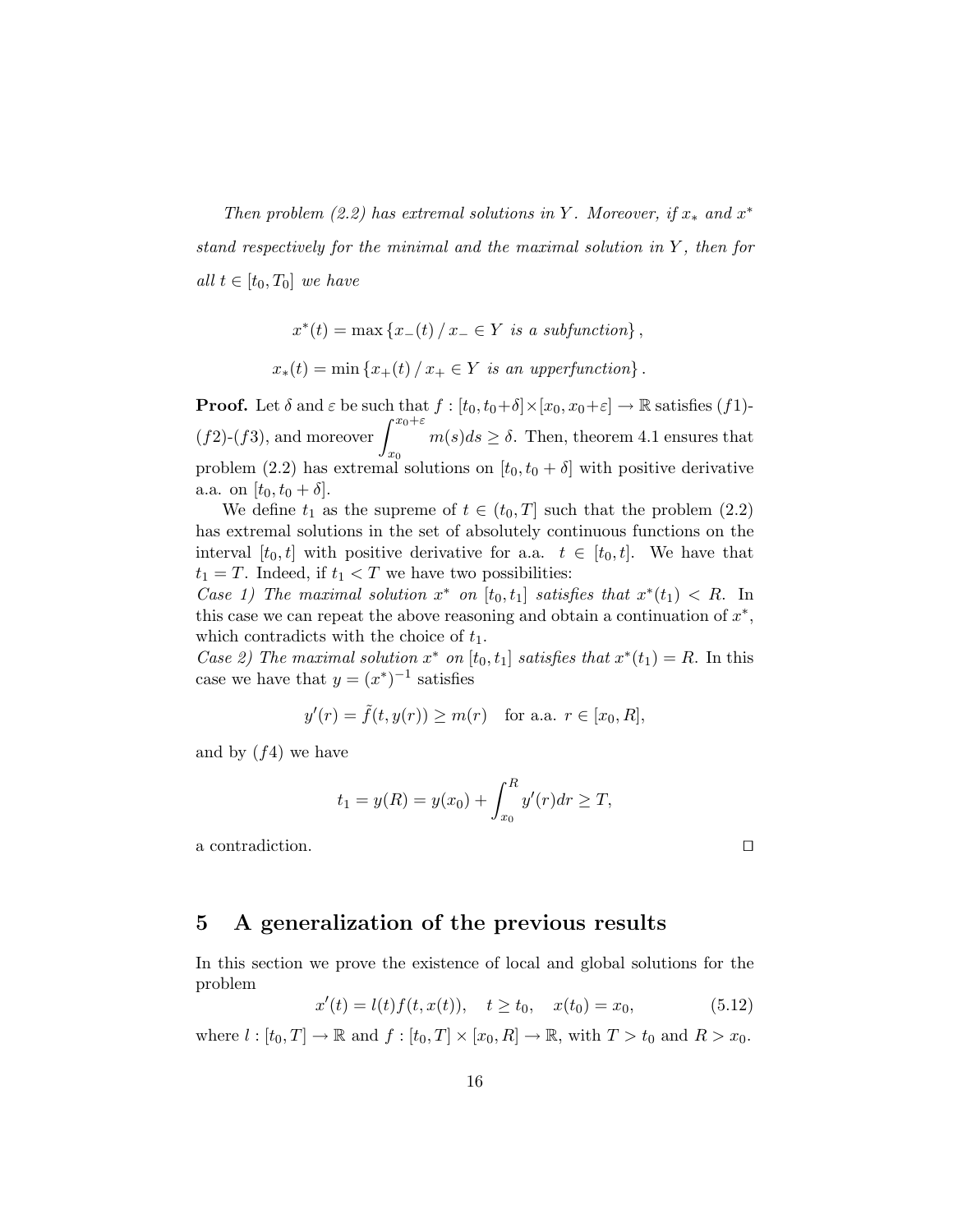The reciprocal problem, in the sense of theorem 2.1, is the following one

$$
y'(r) = q(y(r))\tilde{f}(r, y(r)), \quad r \ge x_0, \quad y(x_0) = t_0,
$$
 (5.13)

where  $q: [t_0, T] \to \mathbb{R}$  is given by

$$
q(y) = \begin{cases} \frac{1}{l(y)}, & \text{if } l(y) \neq 0, \\ 0, & \text{if } l(y) = 0, \end{cases}
$$

and  $\tilde{f}$  defined in section 2.

If l satisfies

(*l*0) 
$$
l \in L^1(t_0, T)
$$
 and  $l(t) > 0$  for a.a.  $t \in [t_0, T]$ ,

then  $q$  satisfies

$$
(q0) \frac{1}{q} \in L^1(t_0, T)
$$
 and  $q(y) > 0$  for a.a.  $y \in [t_0, T]$ ,

and it is possible to define

$$
Q(y) := t_0 + \int_{t_0}^{y} \frac{1}{q(s)} ds \quad \text{for all } y \in [t_0, T].
$$
 (5.14)

Note that  $Q$  is increasing and absolutely continuous on  $[t_0, T]$ , and so is  $Q^{-1}$ on its domain.

Now we consider the problem

$$
z'(r) = \tilde{f}(r, Q^{-1} \circ z(r)), \quad r \ge x_0, \quad z(x_0) = t_0.
$$
 (5.15)

In the following proposition we establish an equivalence between problems  $(5.12)$ ,  $(5.13)$  and  $(5.15)$ . Its proof is based on theorem 2.1 and the chain rule for absolutely continuous functions (the reader is refered to lemma 2 and remark 3 in [5] for a proof based on theorems 9.3 and 38.4 in [14]).

**Proposition 5.1** Assume that l satisfies  $(10)$  and let f be a function defined on  $[t_0, T] \times [x_0, R]$ .

I) If  $x : [t_0, T_0] \rightarrow \mathbb{R}, t < T_0 \leq T$ , is a solution of  $(5.12)$  with  $x'(t) > 0$ for a.a.  $t \in [t_0, T_0]$  then  $y := x^{-1} : [x_0, x(T_0)] \rightarrow \mathbb{R}$  is a solution of  $(5.13)$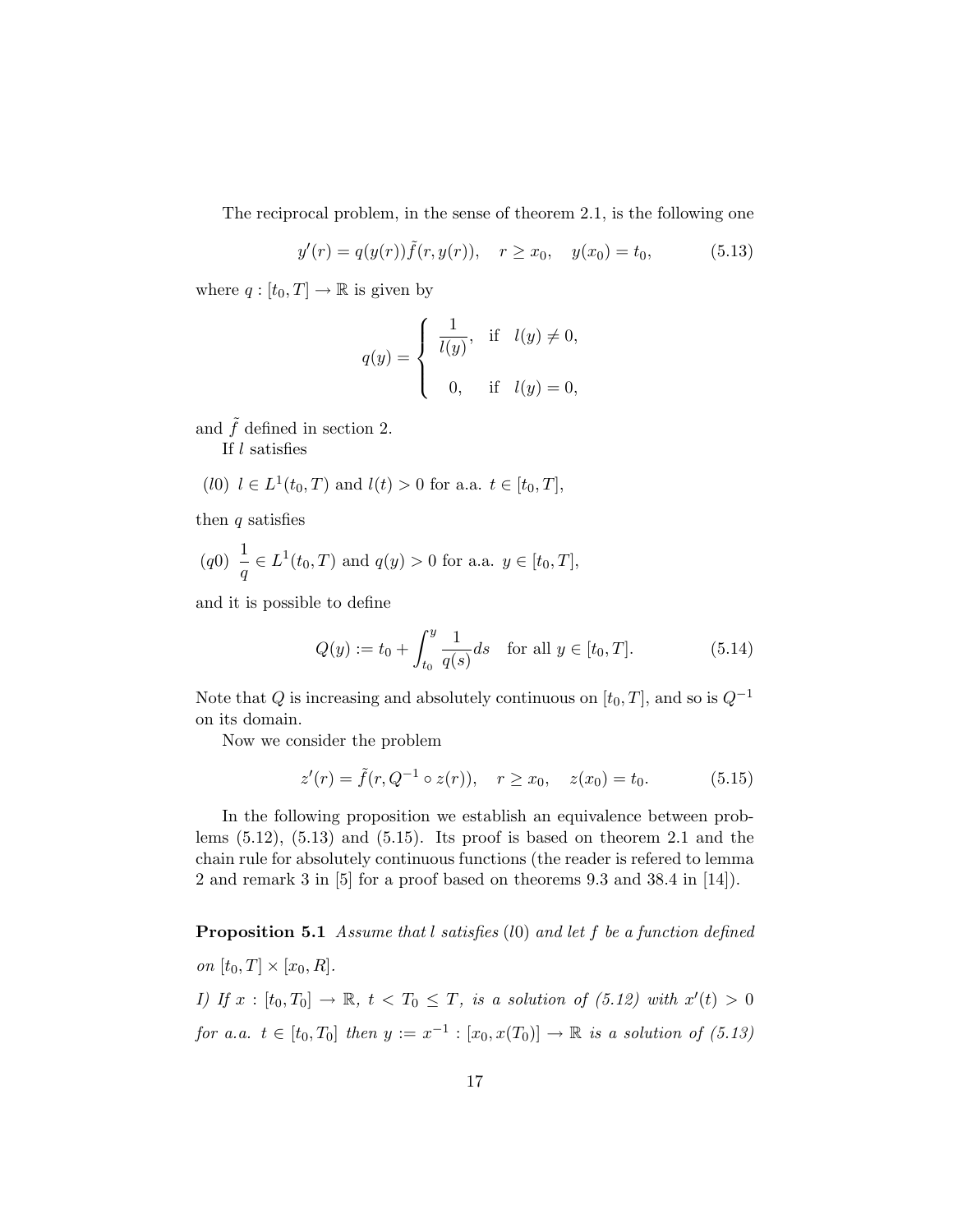with  $y'(r) > 0$  for a.a.  $r \in [x_0, R_y]$ , and then  $z := Q \circ y : [x_0, R_y] \to \mathbb{R}$  is a solution of (5.15) with  $z'(r) > 0$  for a.a.  $r \in [x_0, R_y]$ ; II) conversely, if  $z : [x_0, R_z] \to \mathbb{R}$ , with  $x_0 < R_z \le R$ , is a solution of (5.15) and moreover  $z'(r) > 0$  for a.a.  $r \in [x_0, R_z]$ , then  $y := Q^{-1} \circ z : [x_0, R_z] \to$  $\mathbb R$  is a solution of (5.13) with  $y'(r) > 0$  for a.a.  $r \in [x_0, R_z]$ , and then  $x := y^{-1} : [t_0, y(R_z)] \rightarrow \mathbb{R}$  is a solution of (5.12) with  $x'(t) > 0$  for a.a.  $t \in [t_0, y(R_z)].$ 

In the following theorem we improve theorem 2.1 to cover problem (5.12).

**Theorem 5.2** Suppose that for  $f : [t_0, T] \times [x_0, R] \rightarrow \mathbb{R}$  there exists a null measure set  $N \subset [x_0, R]$  such that  $(f1)-(f2)-(f3)$  are satisfied. Suppose also that  $l \in L^1(t_0,T)$  satisfies (l0).

Then there exists  $T_0 \in (t_0, T]$  such that (5.12) has extremal solutions in the set  $Y_0 = \{x \in AC([t_0, T_0]) : x'(t) > 0 \text{ for a.a. } t \in [t_0, T_0]\}.$  Moreover, if x<sup>∗</sup> and x ∗ stand respectively for the minimal and the maximal solution in  $Y_0$ , then for all  $t \in [t_0, T_0]$  we have

 $x^*(t) = \max \{x_-(t) / x_- \in Y_0 \text{ is a subfunction on } [t_0, T_0] \text{ for } (5.12) \},$ 

 $x_*(t) = \min \{x_+(t) / x_+ \in Y_0 \text{ is an upper function on } [t_0, T_0] \text{ for } (5.12) \}.$ 

Sketch of the proof. The proof needs essentially the same arguments as that of theorem 2.1, but considering the modified problem (3.8) with

$$
\hat{f}(r, z) = \begin{cases}\n0, & \text{if } z < t_0, \\
\tilde{f}(r, Q^{-1}(z)), & \text{if } t_0 \le z \le Q(T), \\
M(r), & \text{if } z > Q(T).\n\end{cases}
$$

Using theorem 3.1 in [10] one can prove that (3.8) has a minimal solution  $z_*$  and a maximal one  $z^*$ . Subsequently we define

$$
T_0 := \min\left\{T, Q^{-1}(z_*(R))\right\},\tag{5.16}
$$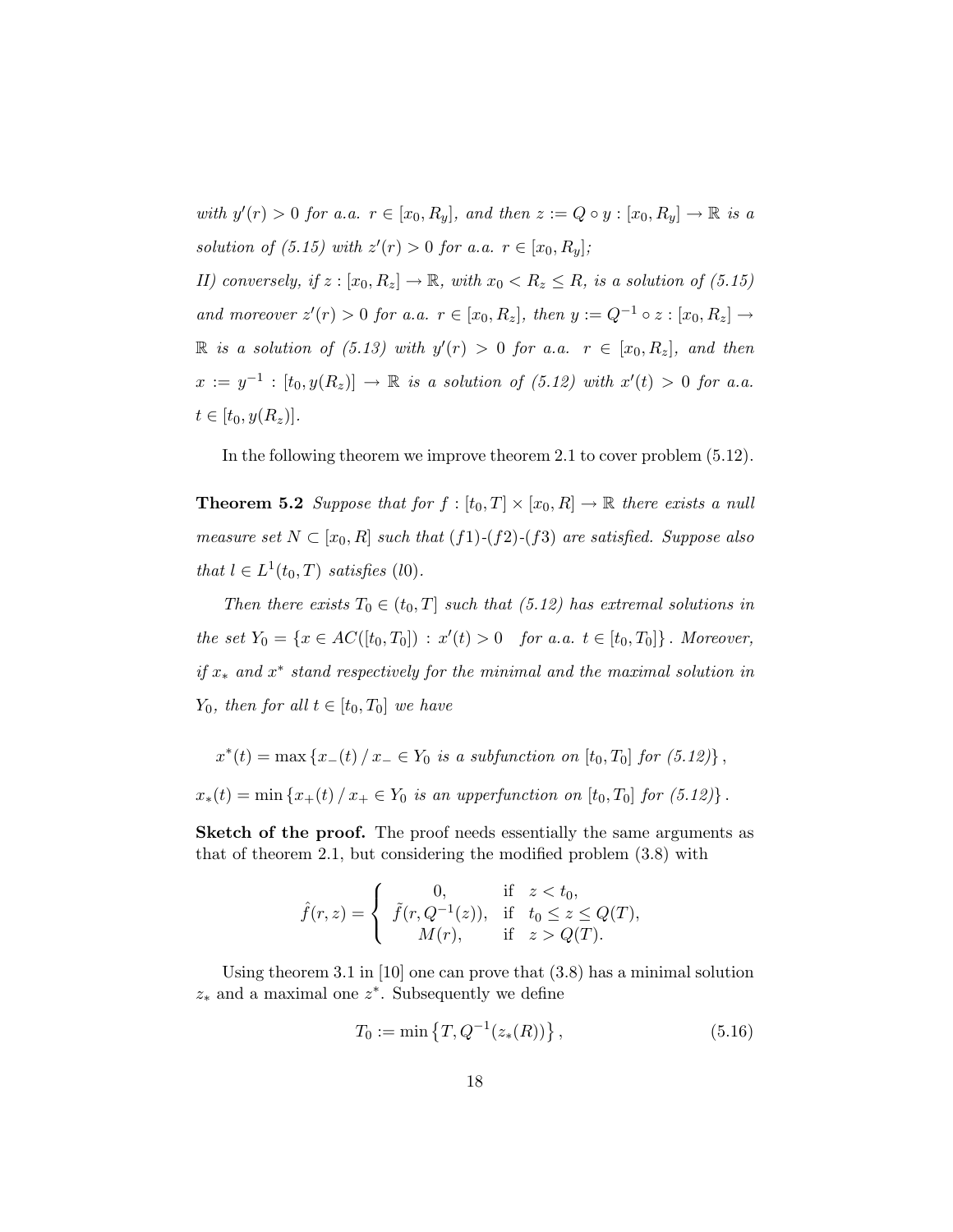and, by means of proposition 5.1, one can deduce that  $x_* = (z^*)^{-1} \circ Q$  is the minimal solution of (5.12) in  $Y_0$  and that  $x^* = (z_*)^{-1} \circ Q$  is the maximal one.  $\Box$ 

Exactly as we did for problem (2.2) we can give sufficient conditions for the existence of extremal solutions of  $(5.12)$  in the set Y, defined in  $(4.10)$ .

**Theorem 5.3** In the conditions of theorem 5.2, suppose moreover that

(f5) there exists  $m \in L^1(x_0, R)$  such that

(f5-1) for all  $x \in [x_0, R] \setminus N$  and for all  $t \in [t_0, T]$ ,

$$
f(t,x) \le \frac{1}{m(x)};
$$

(f5-2) 
$$
\int_{x_0}^R m(s)ds \ge \int_{t_0}^T l(s)ds.
$$

Then the problem (5.12) has extremal solutions in Y. Moreover, if  $x_*$ and  $x^*$  stand respectively for the minimal and the maximal solution in Y, then for all  $t \in [t_0, T_0]$  we have

$$
x^*(t) = \max\left\{x_{-}(t) / x_{-} \in Y \text{ is a subfunction for (5.12)}\right\},\qquad(5.17)
$$

$$
x_*(t) = \min\left\{x_+(t) / x_+ \in Y \text{ is an upperfunction for (5.12)}\right\}.
$$
 (5.18)

Sketch of the proof. Following the proof of theorem 5.2 step by step, it suffices to take into account the following property: if  $z : [x_0, R] \to \mathbb{R}$  is a solution of (3.8) with  $\hat{f}$  defined as in the proof of theorem 5.2, we have for a.a.  $r \in [x_0, R]$  that

$$
0 < m(r) \le z'(r) = \hat{f}(r, z(r)) \le M(r). \tag{5.19}
$$

Therefore from  $(5.19)$  and from  $(f5 - 2)$  we deduce that

$$
z(R) = z(x_0) + \int_{x_0}^R z'(s)ds \ge t_0 + \int_{x_0}^R m(s)ds \ge t_0 + \int_{t_0}^T l(s)ds \ge Q(T),
$$

and hence  $T_0 = T$  in (5.16).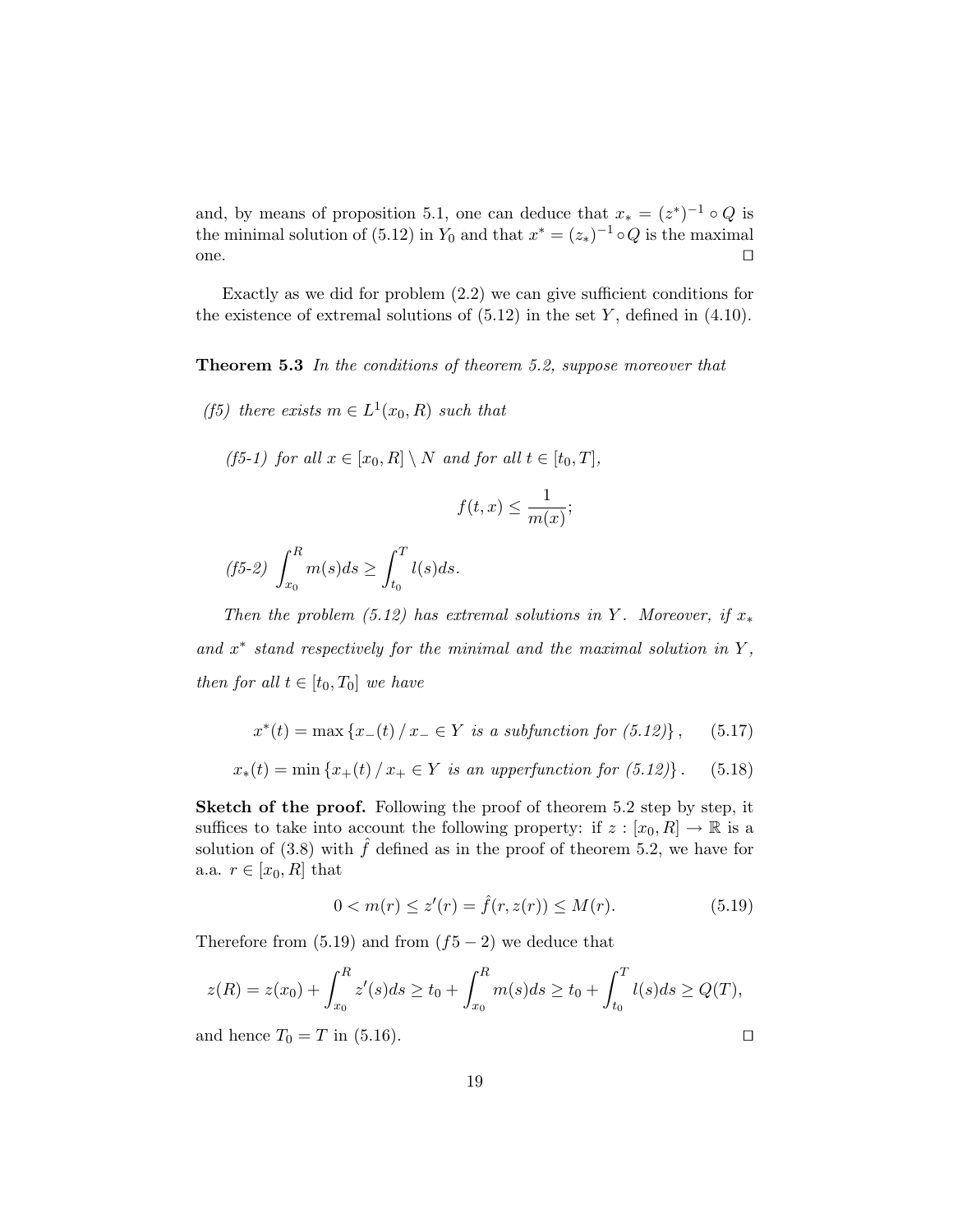Finally we have the following more general result.

**Theorem 5.4** We suppose that  $l : [t_0, T] \to \mathbb{R}$  satisfies (l0),  $f : [t_0, T] \times$  $[x_0, R] \rightarrow \mathbb{R}$  satisfies (f5) and for all  $(t, x) \in [t_0, T) \times [x_0, R]$  there exist  $\delta = \delta(t, x) > 0$  and  $\varepsilon = \varepsilon(t, x) > 0$ , such that the restriction  $f : [t, t + \delta] \times$  $[x, x + \varepsilon] \rightarrow \mathbb{R}$  satisfies  $(f1)-(f2)-(f3)$ .

Then problem  $(5.12)$  has extremal solutions in Y. Moreover, if we denote by  $x_* \in Y$  the minimal solution and by  $x^* \in Y$  the maximal one, then  $x_*$ and  $x^*$  satisfy (5.17) and (5.18), respectively.

#### 6 Examples and remarks

First we present one example of application of theorem 4.1.

**Example 6.1** Let  $C \subset [0,2]$  be a Cantor set with positive Lebesgue measure and denote by  $\chi_C : [0,2] \to \mathbb{R}$  its characteristic function.

On the other hand, we define  $\Phi : [0,1] \to \mathbb{R}$  as

$$
\Phi(t) = \sum_{m=1}^{\infty} \sum_{n=1}^{\infty} \left( 1 + sgn\left(t - \frac{m}{n}\right) \right) 2^{-m-n} \quad \text{for all } t \in [0, 1],
$$

where  $sgn(t) = \frac{t}{|t|}$  if  $t \neq 0$  and  $sgn(0) = 0$ .

The reader can verify that  $\Phi$  is increasing,  $0 \leq \Phi(t) \leq 2$  for all  $t \in [0,1]$ and  $\Phi$  is discontinuous at all rational points of  $[0, 1]$ .

Now, if we define  $f : [0,1] \times [0,2] \rightarrow \mathbb{R}$  as

$$
f(t,x) = \frac{1}{1 + \Phi(t)} + \chi_C(x) \quad \text{for all } (t,x) \in [0,1] \times [0,2],
$$

we can easily see that f satisfies the assumptions of theorem  $\ddot{4}$ . 1 and then the problem

$$
x'(t) = f(t, x(t)), \ t \ge 0, \quad x(0) = 0,
$$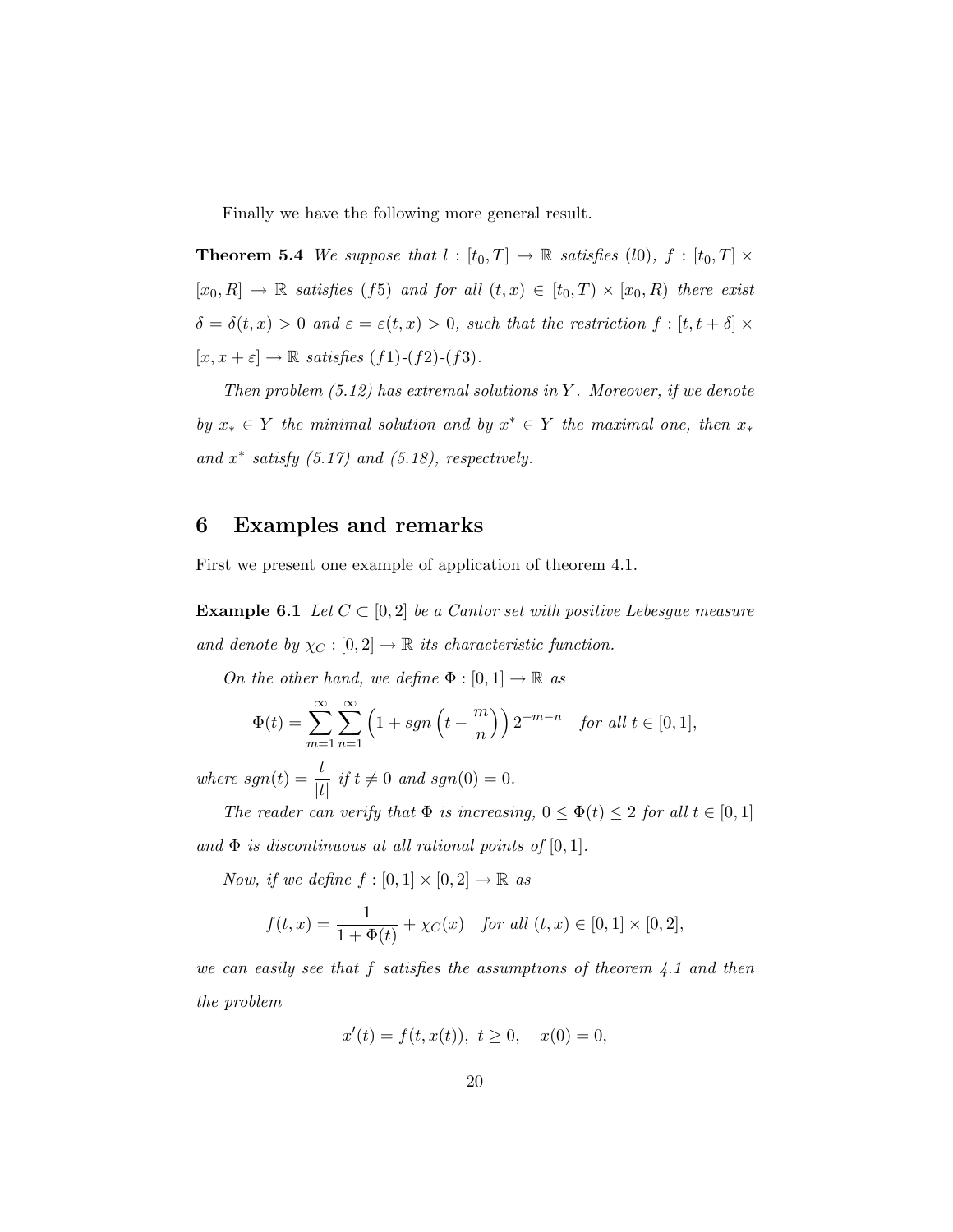has extremal solutions in Y .

A next remark is concerned with the possibility of using our results in more general settings (which points out the possibility of improving our exitence results).

**Remark 6.1** The function  $f : [0,1] \times [0,1] \rightarrow \mathbb{R}$  defined as

$$
f(t,x) = \begin{cases} \frac{1}{n}, & \text{if } t = \frac{1}{n}, n = 1, 2, 3 \dots \\ 1, & \text{otherwise}, \end{cases}
$$

is not in the conditions of theorem  $3.1$ . Nevertheless if we define the null measure set  $N_1 = \left\{\frac{1}{N_1}\right\}$  $\left\{\frac{1}{n}: n = 1, 2, 3...\right\} \subset [0, 1]$  we have that

$$
f(t,x) = 1 \quad \text{for all } t \in [0,1] \setminus N_1 \text{ and for all } x \in [0,1],
$$

and therefore, by virtue of corollary 2.4, the problem

$$
x'(t) = f(t, x(t)), \quad t \ge 0, \quad x(0) = 0,
$$

and the problem

$$
x'(t) = 1, \quad t \ge 0, \quad x(0) = 0,
$$

have the same solutions with positive derivative almost everywhere. In particular  $x(t) = t$  for all  $t \in [0, 1]$  defines the unique solution for both problems.

In the following example we show that if hypothesis  $(f2)$  fails then problem 2.2 may have no solution.

Example 6.2 Consider the problem

$$
x'(t) = f(t, x(t)), \ t \ge 0, \quad x(0) = 0,
$$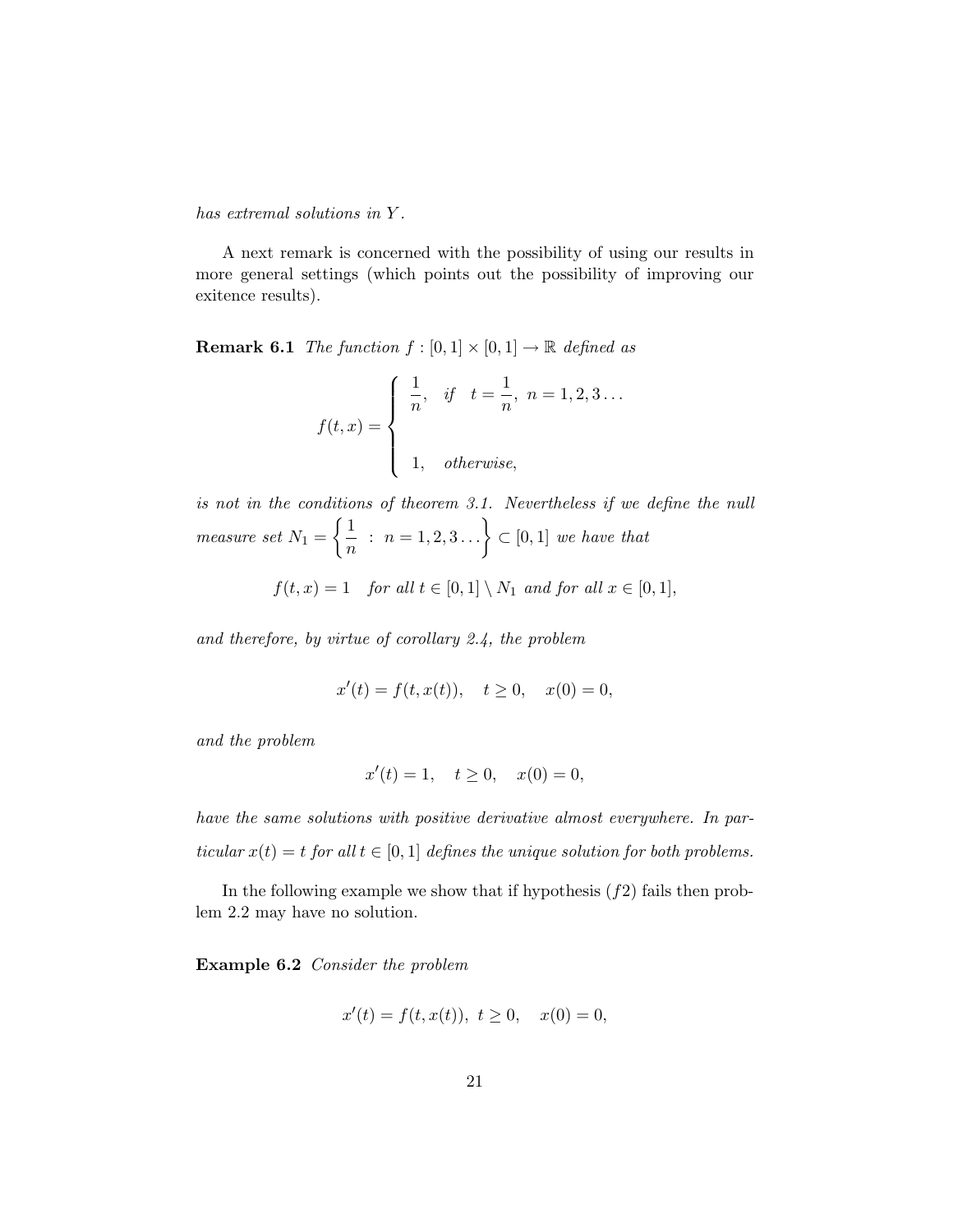where  $f : [0,1] \times [0,1] \rightarrow \mathbb{R}$  is given by

$$
f(t,x) = \begin{cases} \frac{1}{2}, & \text{if } 0 \le t \le x \le 1, \\ \\ 2, & \text{if } 0 \le x < t \le 1. \end{cases}
$$

It is easy to verify that (f2) does not hold in any rectangle  $[t_0, t_1] \times$  $[x_0, x_1] \subset [t_0, T] \times [x_0, R]$  and that there exists no solution for this problem.

Examples of the previous type were pointed out by Wend in [16].

On the other hand, if  $f$  does not satisfy the conditions of theorem 4.2 then  $(2.2)$  may have solutions in Y but not extremal solutions in Y.

Example 6.3 Consider the problem

$$
x'(t) = f(t, x(t)), \ t \ge 0, \quad x(0) = 0,
$$

where  $f : [0,1] \times [0,1] \rightarrow \mathbb{R}$  is given by

$$
f(t,x) = \begin{cases} \frac{1}{2}, & \text{if } 0 \le t \le x \le 2, \\ & \\ \frac{2n^2 - 1}{2(n+1)n}, & \text{if } 0 \le \frac{n-1}{n}t \le x < \frac{n}{n+1}t \le 2, n = 1, 2, 3... \end{cases}
$$

It is easy to see that f satisfies (f1)-(f3)-(f4) with  $m \equiv 1$  and  $M \equiv 4$ , but f does not satisfy  $(f2)$  locally (in the sense of theorem 4.2). On the other hand, the solutions of this problem in Y are

$$
x_n(t) = \frac{2n^2 - 1}{2(n+1)n}t \quad \text{for all } t \in [0, 1],
$$

which defines an increasing functional sequence whose limit is not a solution. Hence there is not a maximal solution in this case.

Acknowledgements. The authors are indebted to Prof. Alberto Cabada for his careful reading of the manuscript and fruitful discussions about it.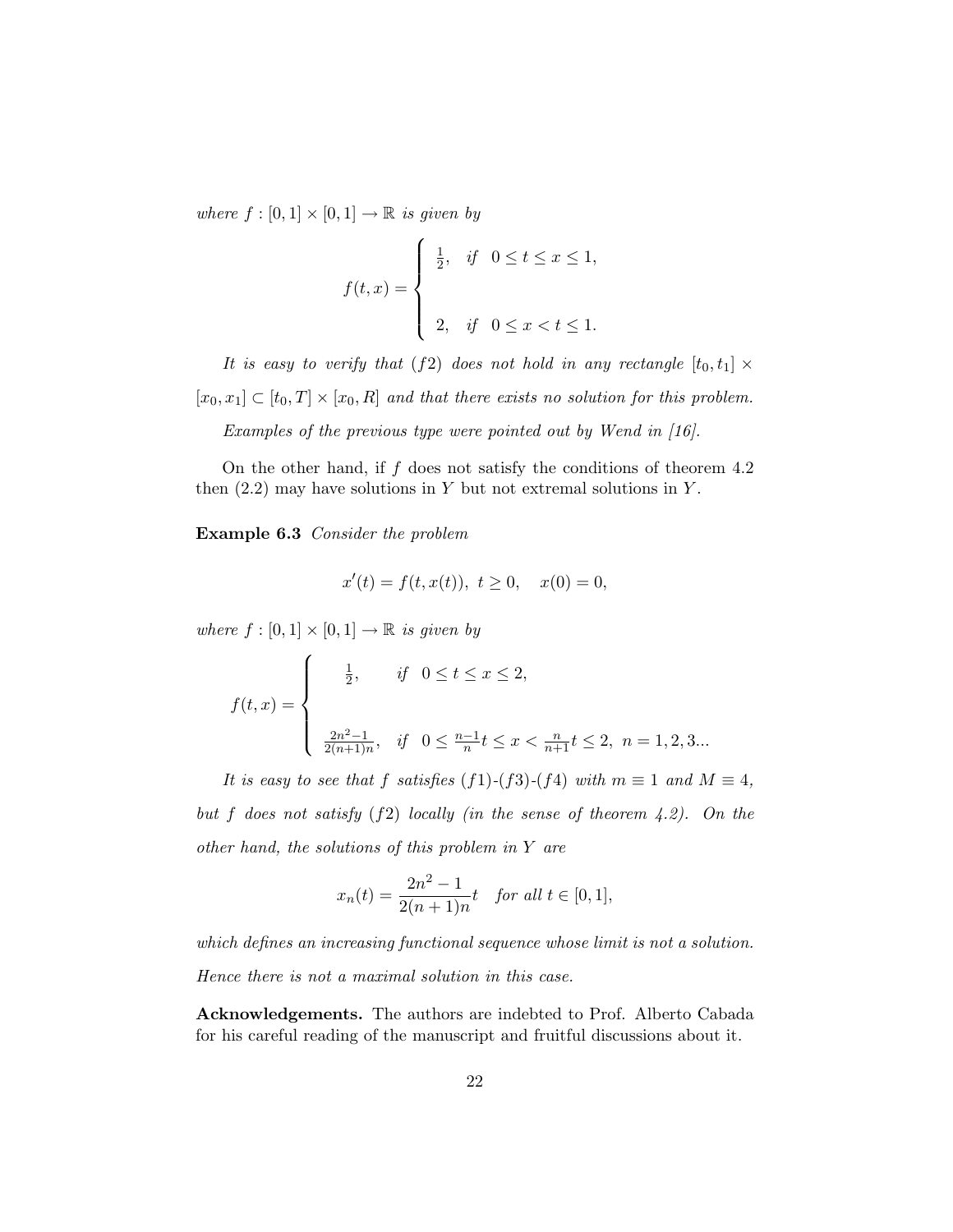#### References

- [1] D.C. Biles, Existence of solutions for discontinuous differential equations, Differential Integral Equations 8 (1995), 1525-1532.
- [2] D.C. Biles and P.A. Binding, Subfunctions and cone conditions for initial value problems, Canadian Applied Mathematics Quarterly 5, 4 (1997), 321-329.
- [3] D.C. Biles and E. Schechter, Solvability of a finite or infinite system of discontinuous quasimonotone differential equations, Proc. Amer. Math. Soc. **128**, 11 (2000), 3349-3360.
- [4] P.A. Binding, The differential equation  $\dot{x} = f \circ x$ , J. Differential Equations 31, 6 (1979), 183.
- [5] A. Cabada and R.L. Pouso, On first order discontinuous scalar differential equations, Nonlinear Studies 2, 6 (1999), 161-170.
- [6] C. Carath´eodory, Vorlesungen ¨uber reelle funktionen, Chelsea Publishing Company, New York (1968), Third Edition. Original edition: Leipzig (1918).
- [7] S. Carl and S. Heikkilä, *Nonlinear Differential Equations in Ordered*  $Spaces$ , Chapman & Hall / CRC, Boca Ratón, 2000.
- [8] G.S. Goodman, Subfunctions and the initial-value problem for differential equations satisfying Carathéodory's hypotheses, J. Differential Equations 7 (1970), 232-242.
- [9] S. Heikkilä and V. Lakshminkantham, Monotone Iterative Techniques for Discontinuous Nonlinear Differential Equations, Marcel Dekker, New York (1994).
- [10] E.R. Hassan and W. Rzymowski, Extremal solutions of a discontinuous differential equations , Nonlinear Analysis 37 (1999), 997-1017.
- [11] A.B. Kharazishvili, Strange functions in real analysis, Marcel Dekker, New York (2000).
- [12] R.L. Pouso, On the Cauchy problem for first order discontinuous ordinary differential equations, *J. Math. Anal. Appl.* **264**, 1 (2001), 230-252.
- [13] R.L. Pouso, A new approximation scheme for first order ordinary differential equations with non-negative right-hand sides, submitted.